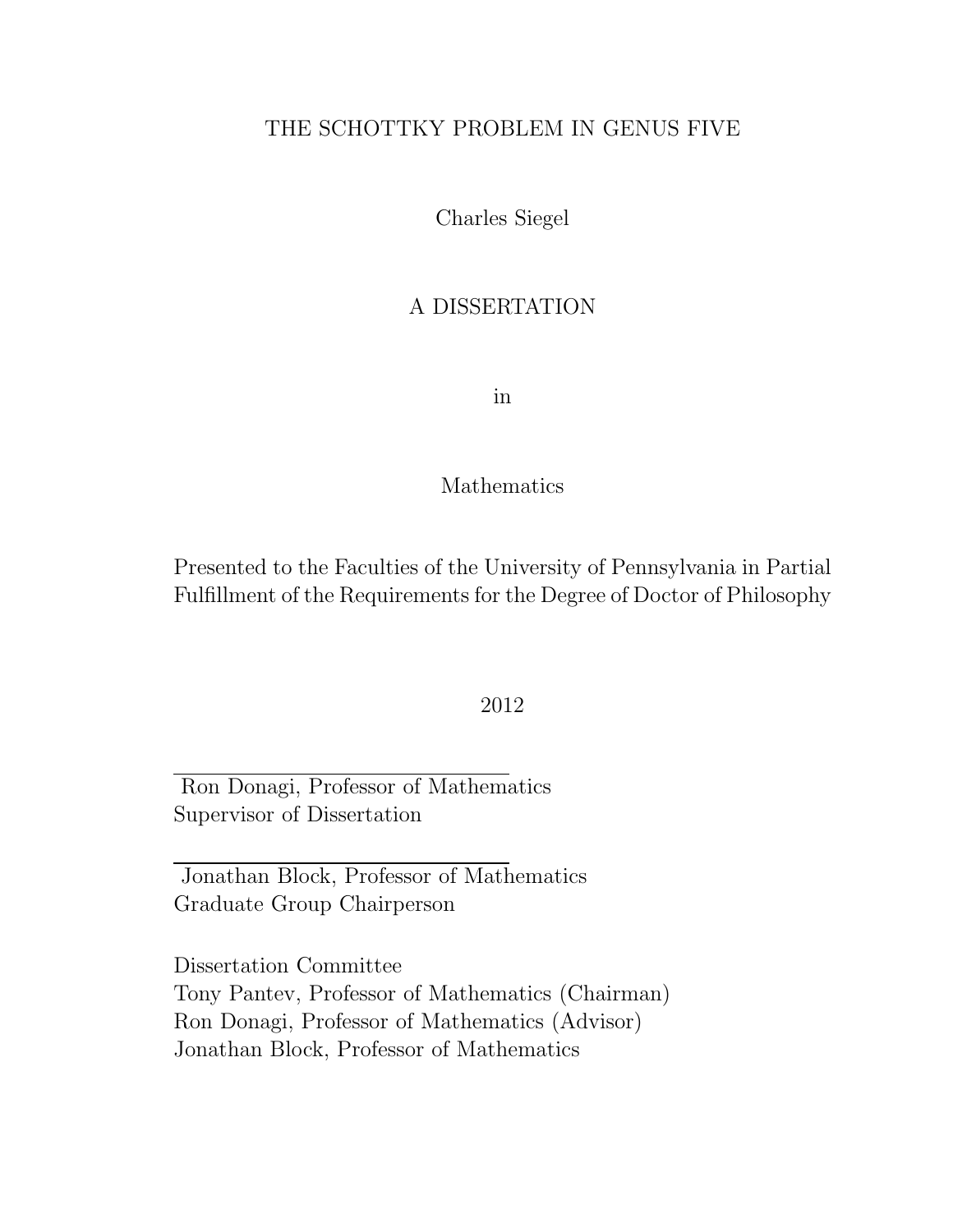## Acknowledgments

I would like to start by thanking two people without whom this thesis would not have been possible. First, my advisor, Ron Donagi, for all of his advice and the time he spent teaching me mathematics, not least of which included suggesting that I would enjoy working on the Schottky problem in the first place. And second, my wife, Celia Rae, who put up with me through all the inevitable ups and downs of writing a Ph.D. thesis.

Next I would like to the University of Pennsylvania faculty members who particularly helped me along the way, whether by teaching me mathematics or just reminding me that being stuck is alright, so long as I keep working. Most prominent among them are Tony Pantev and Jonathan Block, who in addition to being on my dissertation committee, were also on my oral exam committee and served as graduate group chair while I've been here. Others I'd like to thank include Steve Shatz, Antonella Grassi, Murray Gerstenhaber, Florian Pop, and Eugenio Calabi.

I couldn't have finished without the support of many of my fellow graduate students. I am forever indebted to my former officemates, Alberto Garcia-Raboso and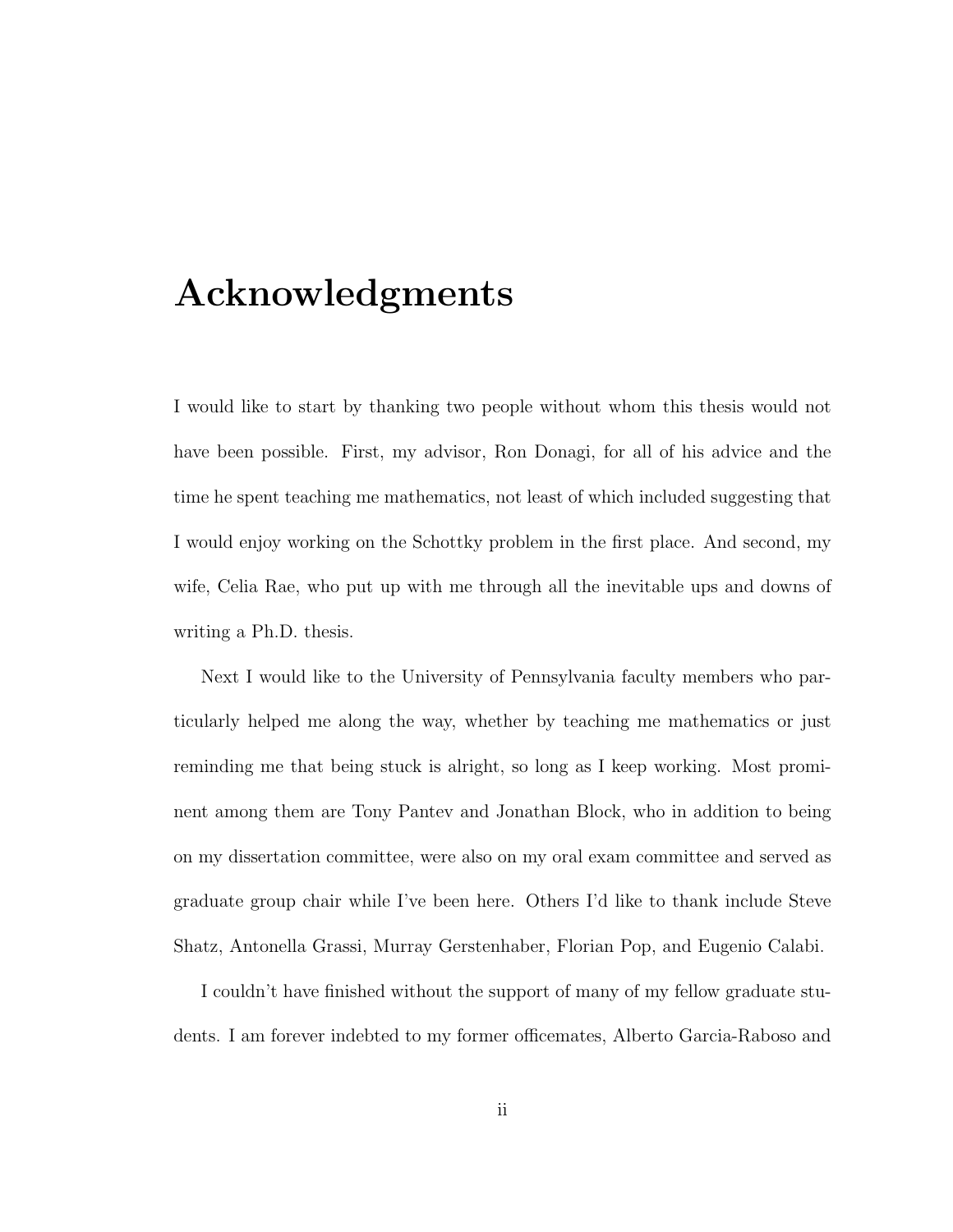Tyler Kelly in particular To all of the graduate students at Penn, who form a very supportive community, I am thankful. A special thanks to a graduate student not at Penn, Joseph Walsh at Stony Brook, who has helped me learn and do mathematics since we took undergraduate analysis together at Rutgers.

There are also many professors at other universities who have helped me through mathematical discussions, too many to list in their entirety here, but particularly Sam Grushevsky, Angela Gibney, Elham Izadi, Rob Varley, Eduard Looijenga, Benson Farb, and Chuck Weibel, as well as my undergraduate mentors, Diance Maclagan and Anders Buch.

And finally, I'd like to thank my family, who encouraged my interest in mathematics from a young age, and who never lost faith that I could complete a doctorate in the subject, even when I did.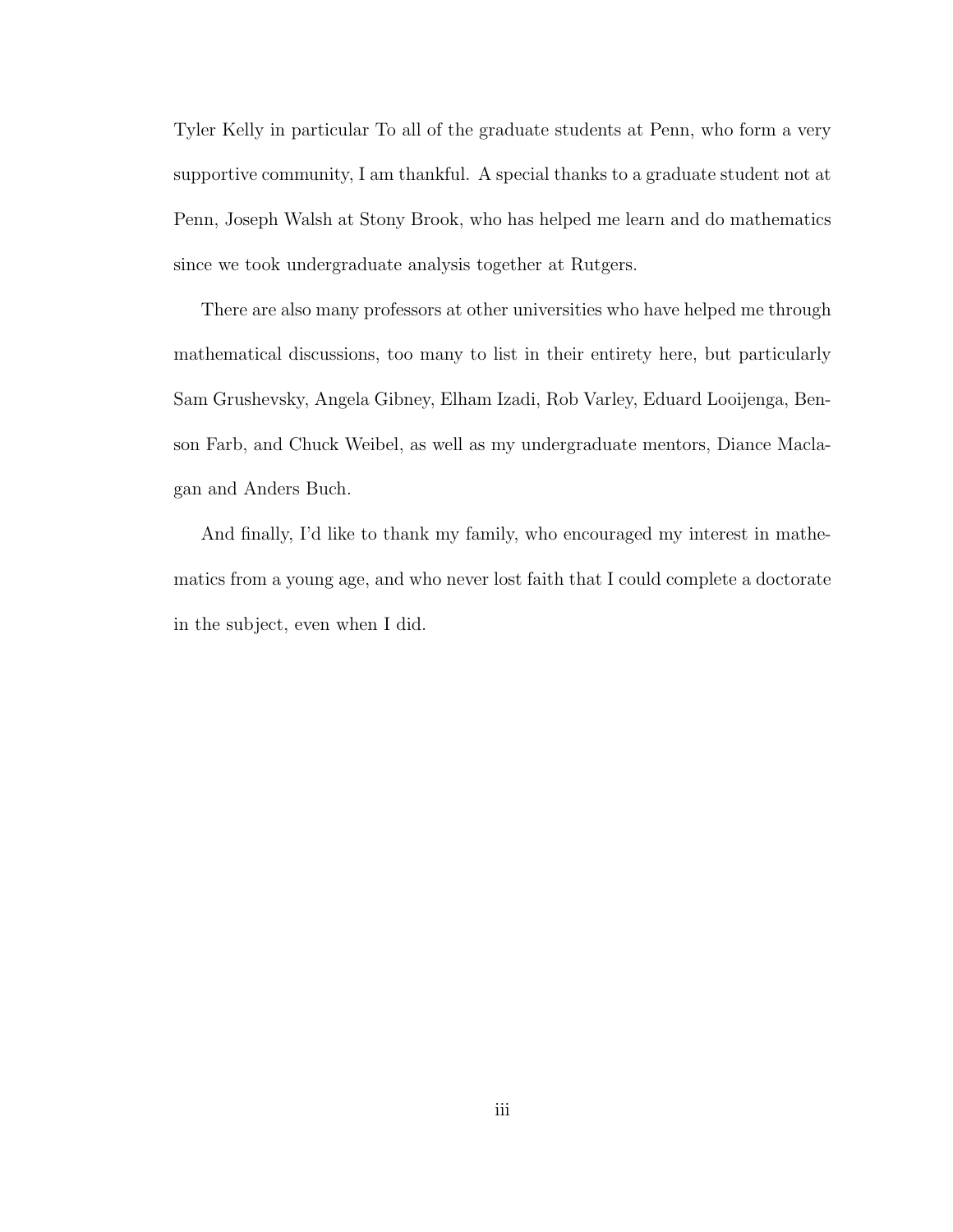#### ABSTRACT

#### THE SCHOTTKY PROBLEM IN GENUS FIVE

Charles Siegel

#### Ron Donagi

In this thesis, we present a solution to the Schottky problem in the spirit of Schottky and Jung for genus five curves. To do so, we exploit natural incidence structures on the fibers of several maps to reduce all questions to statements about the Prym map for genus six curves. This allows us to find all components of the big Schottky locus and thus, to show that the small Schottky locus introduced by Donagi is irreducible.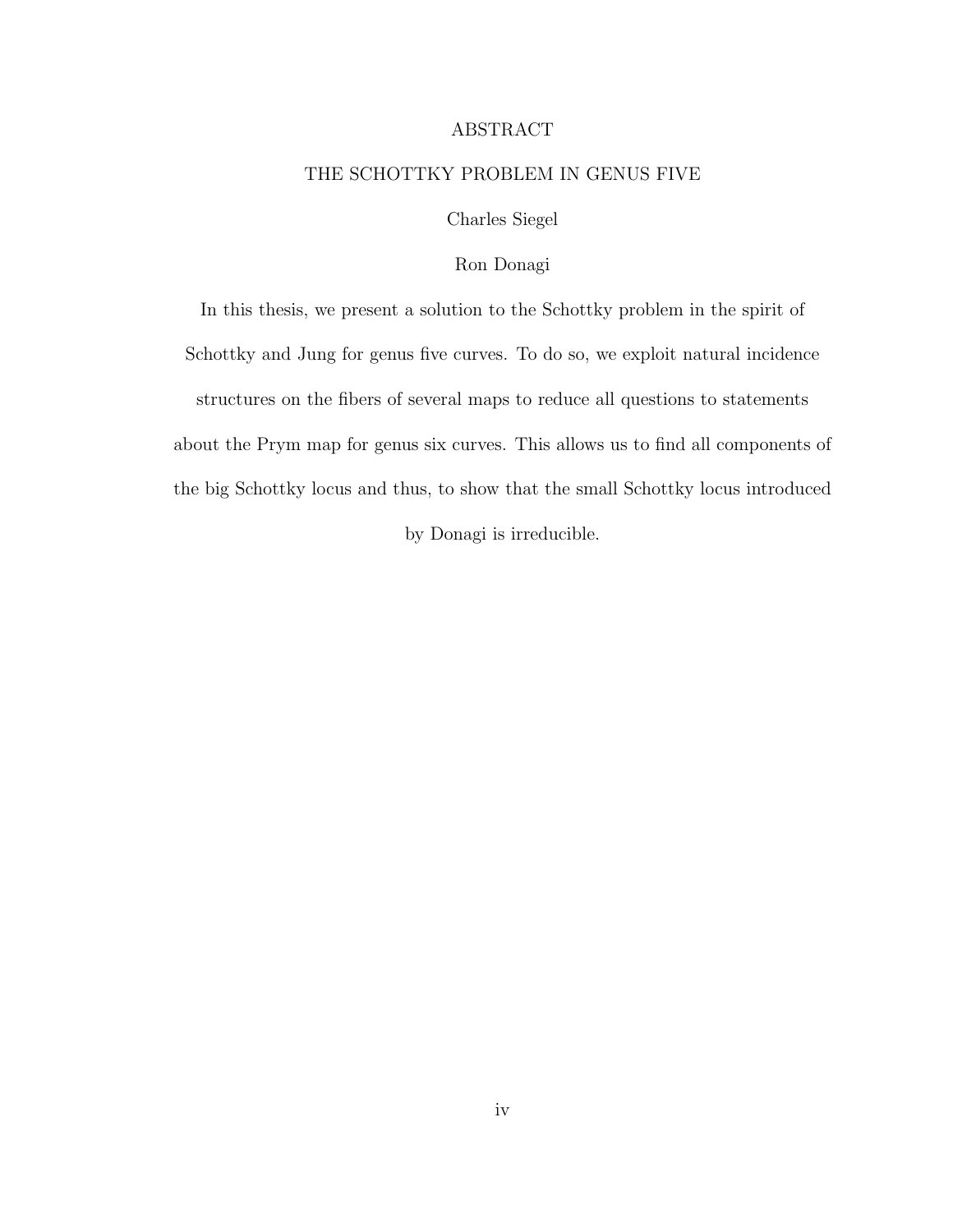# **Contents**

| 1 Introduction                       | 1  |
|--------------------------------------|----|
| 2 Background                         | 3  |
| 3 Incidence Relations                | 8  |
| 4 Degenerations of abelian varieties | 17 |
| 5 Contracted Loci                    | 21 |
| 6 Schottky-Jung Relations            | 24 |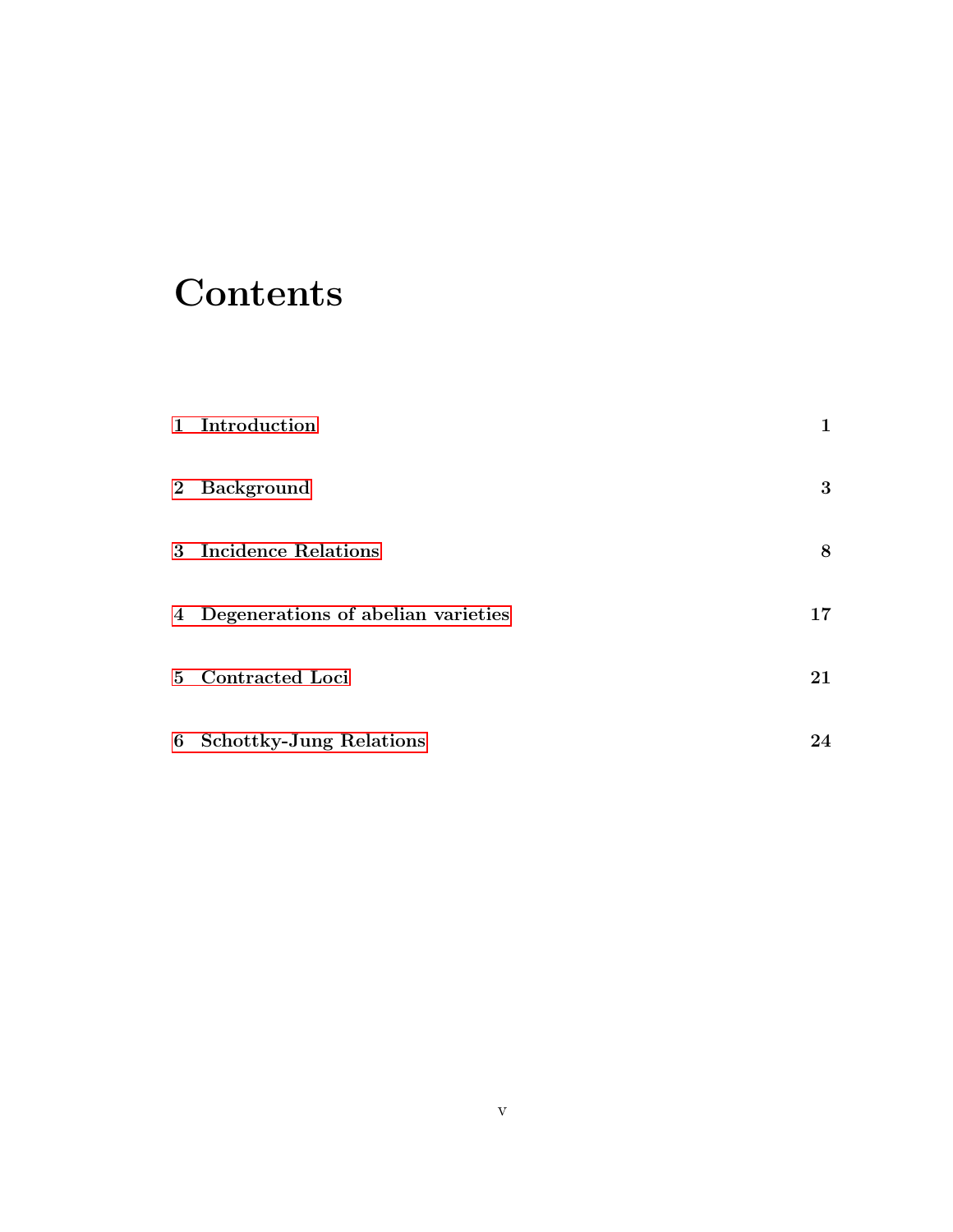## <span id="page-5-0"></span>Chapter 1

# Introduction

The Schottky problem has a long history, tied inextricably to curve theory as a whole. It is one of the first questions to ask at the beginning of the theory: how can one characterize which abelian varieties are the Jacobians of curves? The first results were obtained by Schottky himself, and with his collaborator Jung [\[Sch88,](#page-33-0) [JS09\]](#page-33-1). The next result in this spirit wasn't until the 1980s, when Igusa proved the Schottky-Jung conjecture in genus 4 [\[Igu81\]](#page-32-0).

Several other approaches were attempted, many of which successfully characterized Jacobians, such at Shiota's theorem on the KP heirarchy [\[Shi86\]](#page-34-0), the trisecant conjecture which was recently resolved by Krichever [\[Kri10\]](#page-33-2), and the general position arguments of Pareschi and Popa [\[PP08\]](#page-33-3). Another method, which only gives a weak characterization, that is, a locus where the Jacobians are an irreducible component, is via the singularities of the theta divisor, begun by Andreotti and Mayer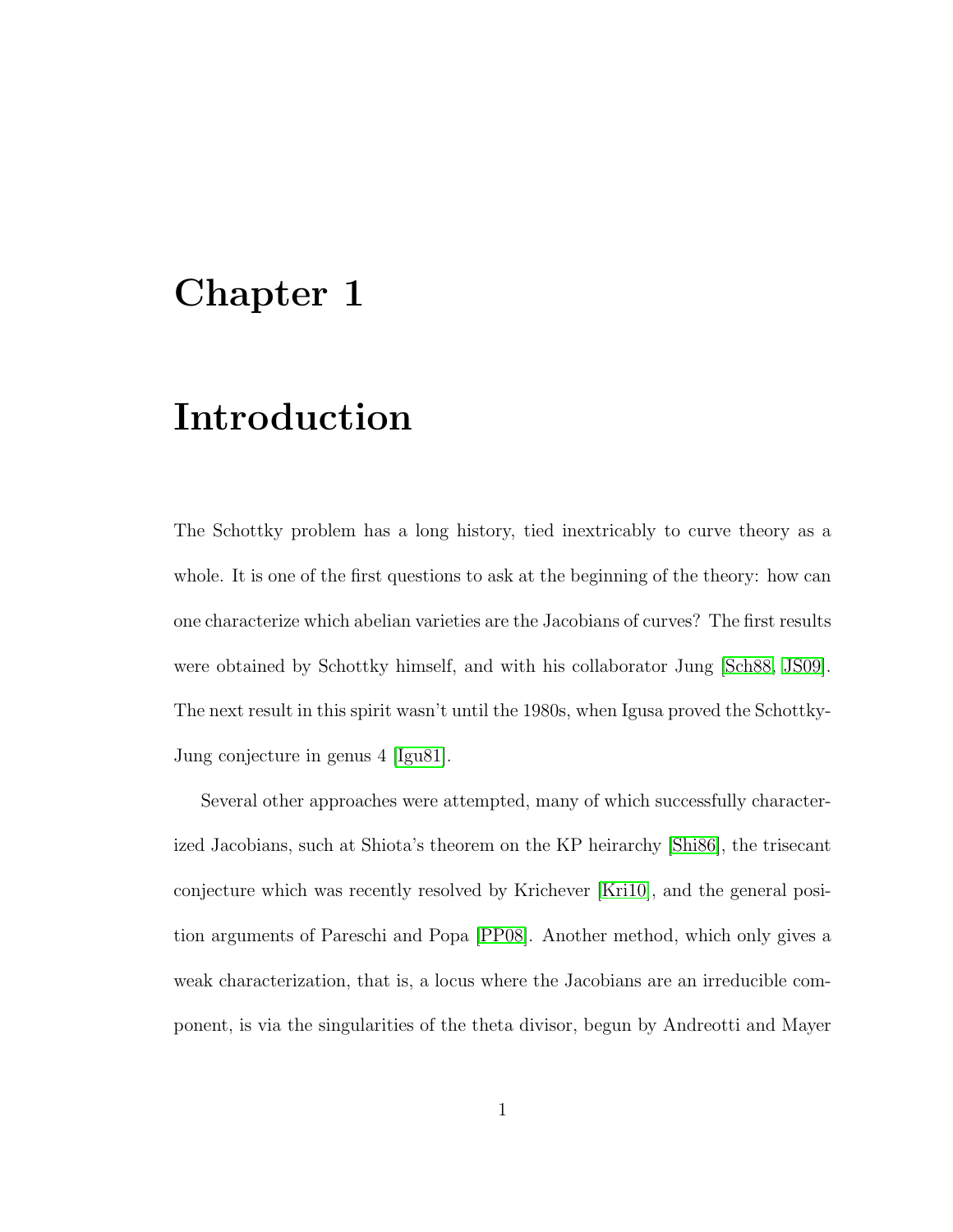[\[AM67\]](#page-30-0), pursued in [\[CM08,](#page-31-0) [CvdG00,](#page-31-1) [GSM07\]](#page-32-1) and many others, has increased our understanding of the moduli of abelian varieties greatly, without solving the Schottky problem.

In [\[Don87a,](#page-31-2) [Don87b\]](#page-32-2), Donagi showed that the original Schottky-Jung conjecture was incorrect, offered a means of correcting it, and made the bold conjecture that the problems he saw were the only ones that would arise. At that time, he and others were studying the Prym map, which appeared in the original Schottky-Jung conjecture, and obtaining insight into the Andreotti-Mayer loci, but also into the Schottky locus itself [\[Bea77,](#page-30-1) [Bea82,](#page-30-2) [Deb90,](#page-31-3) [Deb88b,](#page-31-4) [Don92,](#page-32-3) [DS81,](#page-32-4) [DS80,](#page-32-5) [Don81\]](#page-31-5). This approach gave a second proof of the Schottky-Jung conjecture in genus four, and this paper pushes the approach through to give a proof in genus five.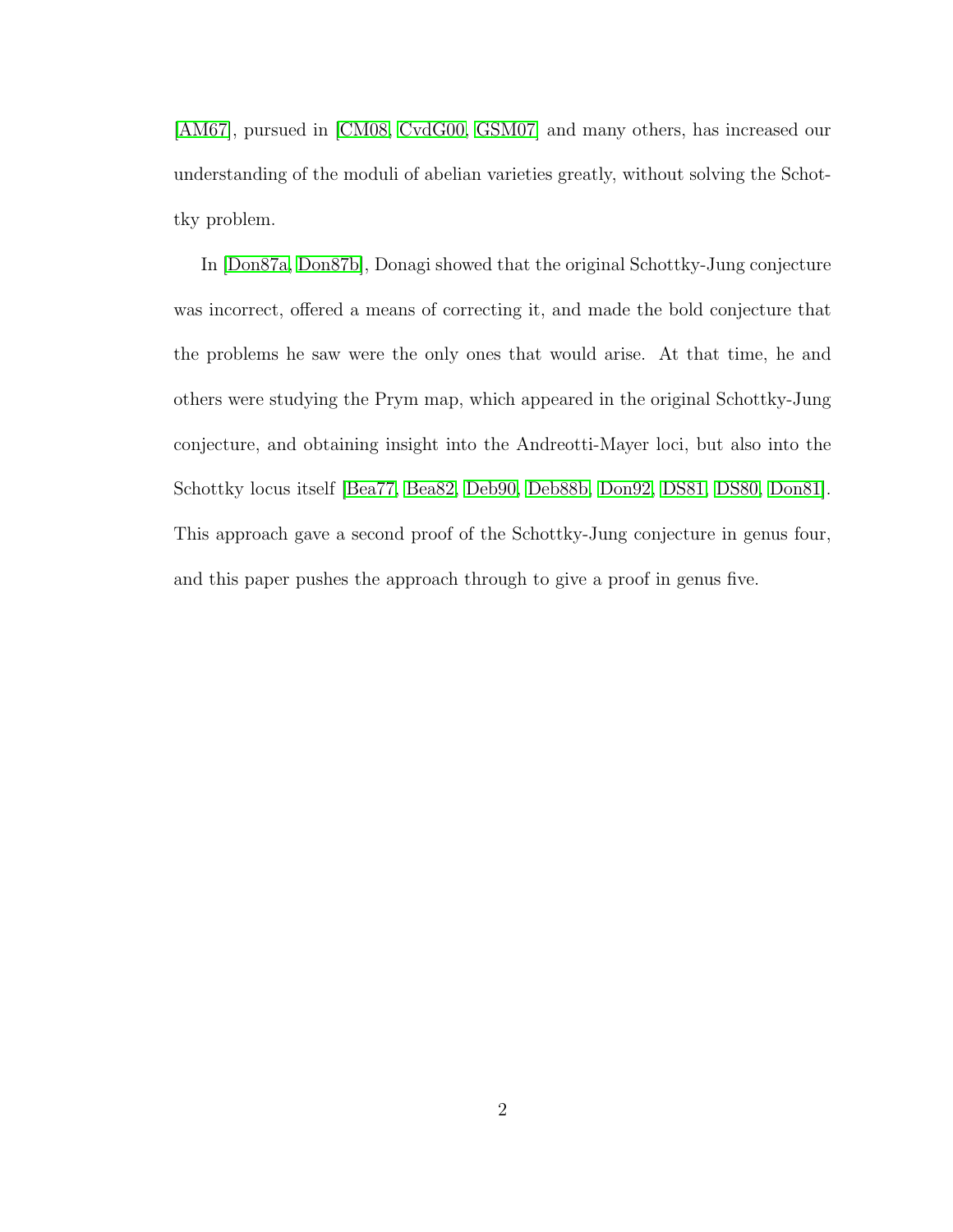### <span id="page-7-0"></span>Chapter 2

## Background

We will start by establishing some notation. Denote by  $\mathcal{M}_g$  the moduli space of genus g curves and by  $A_g$  the moduli space of principally polarized abelian varieties of dimension g. It is useful in the context of theta functions to recall that  $\mathcal{A}_g$  can be written as  $\mathbb{H}_g$ / $\text{Sp}(2g, \mathbb{Z})$ , where  $\mathbb{H}_g$  is the Siegel upper half space of symmetric  $g \times g$  matrices over  $\mathbb C$  whose imaginary part is positive definite.

We will need several level covers of these moduli spaces. All such covers that we use arise naturally over  $\mathcal{A}_g$  and are defined for  $\mathcal{M}_g$  by pullback. For any abelian variety, we define the Weil pairing as the bilinear form associated to the quadratic form obtained by fixing a symmetric theta divisor  $\Theta$  and then associating to each point of order two  $\mu$  the multiplicity (mod 2) at the identity of  $\Theta + \mu$ . Given that, we define  $\mathcal{R}^n \mathcal{A}_g$  to be the moduli space of principally polarized abelian varieties along with a length  $n$  flag of isotropic subspaces of the points of order two on  $A$ ,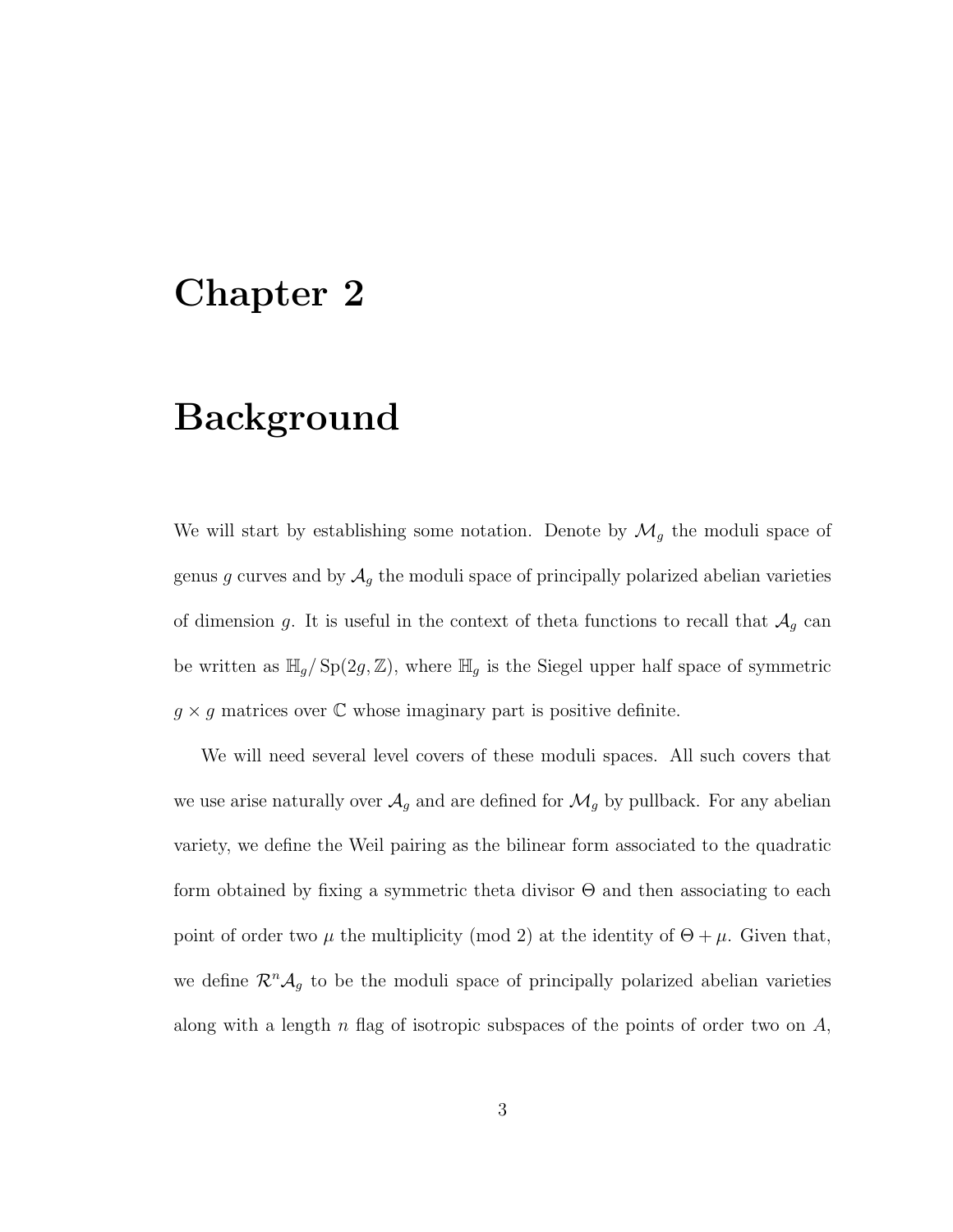and similarly for  $\mathcal{R}^n\mathcal{M}_g$  and for lifts of maps of moduli spaces.

The corank 1 parts of the boundaries of these moduli spaces will also play a role, so we must understand the components. The boundary of  $\mathcal{RA}_g$  has three irreducible components,  $\partial^I \mathcal{R} \mathcal{A}_g$ , where the vanishing cycle and the marked semiperiod are equal,  $\partial^{II}R\mathcal{A}_g$  where they are perpendicular adn  $\partial^{III}R\mathcal{A}_g$  where they are not. The situation for  $\mathcal{RM}_g$  is somewhat more complex, with the above components corresponding to double covers of irreducible nodal curves, referred to as Wirtinger, unallowable and Beauville covers, respectively. However, there are two additional classes of components, corresponding to reducible curves that are the union of a genus i curve and a genus  $g - i$  curve. One class of components, the  $\partial_i$ 's, has the point of order two a pullback of one from the genus i curve, whereas the other class, the  $\partial_{i,g-i}$ 's, have the point of order two a sum of pullbacks from each component.

Though these components exist in all compactifications, we will sometimes want to use the Satake partial compactification of these spaces, sometimes the toroidal partial compactification, which can be described as the Satake partial compactification, blown up along the boundary. We will denote which one we are working on by a superscript s or  $t$ .

There is a natural map  $\mathcal{J}_g : \mathcal{M}_g \to \mathcal{A}_g$  taking a curve to its Jacobian, and this lifts to a map  $\mathcal{RJ}_g$  :  $\mathcal{RM}_g \to \mathcal{RA}_g$ . We will denote the closure of the images of these maps by  $\mathcal{J}_g$  and  $\mathcal{R}\mathcal{J}_g$  respectively. There is also a natural map  $\mathcal{P}_{g+1}$  :  $\mathcal{RM}_{g+1} \to \mathcal{A}_g$  with  $\mathcal{P}_{g+1}(C,\tilde{C}) = \text{ker}^0(\text{Nm} : \mathcal{J}_g(\tilde{C}) \to \mathcal{J}_g(C)),$  and it lifts to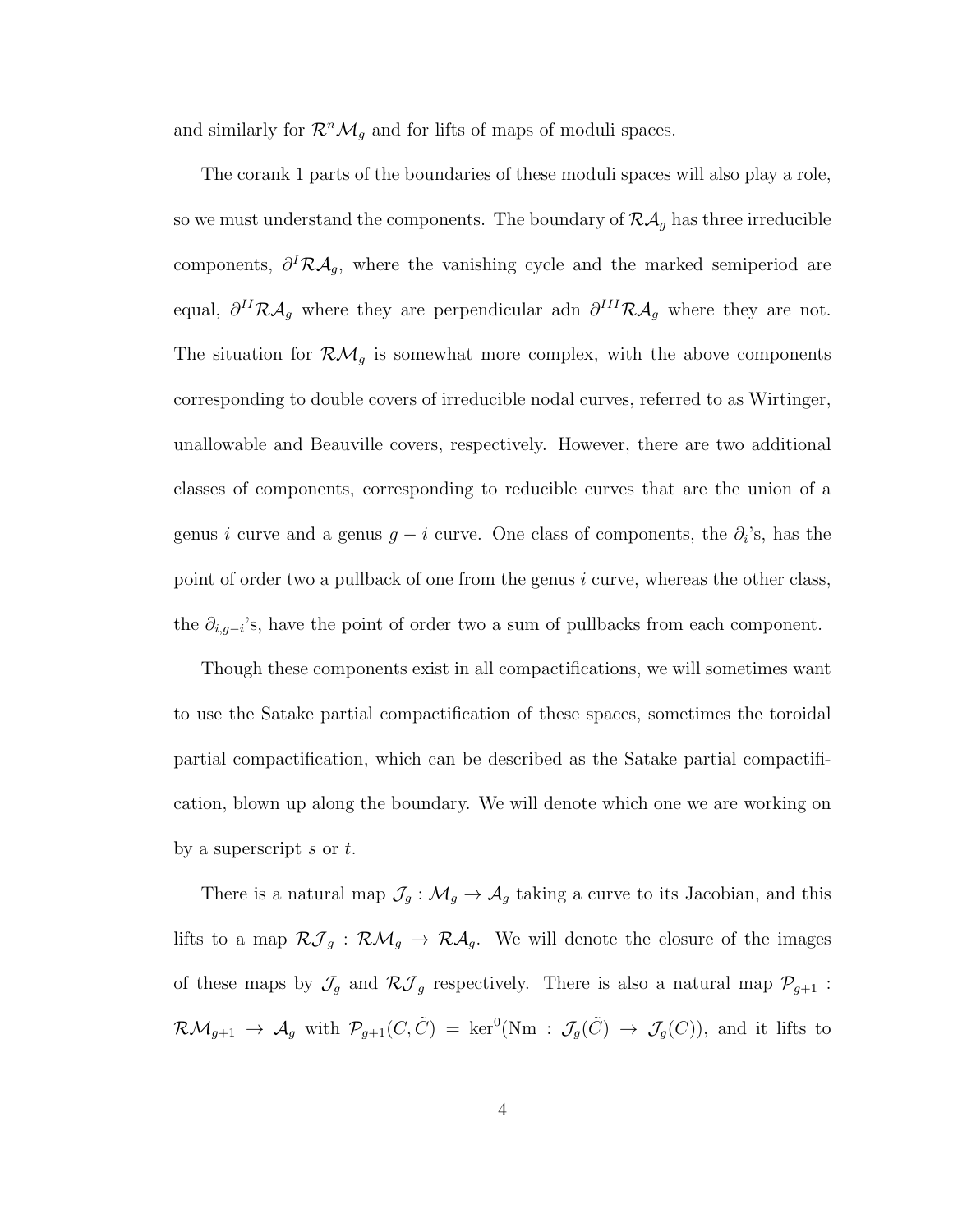$\mathcal{RP}_{q+1} : \mathcal{R}^2\mathcal{M}_{q+1} \to \mathcal{RA}_q.$ 

**Lemma 2.1** ([\[Mum74\]](#page-33-4)). Let  $(C, \mu) \in \mathcal{RM}_g$ ,  $(\mu) = \{0, \mu\}$ ,  $\mu^{\perp}$  the points of order two on  $J(C)$  that are Weil orthogonal to  $\mu$ , and P the Prym variety of  $(C, \mu)$ . Then we have a short exact sequence  $0 \to (\mu) \to \mu^{\perp} \to P_2 \to 0$ .

The Weil pairing defined above is essential, as we will also be using the space  $\mathcal{R}^2\mathcal{M}_g$  of triples  $(C, \mu, \Lambda)$  where C is a genus g curves,  $\mu \in \mathcal{J}_g(C)_2$ , and  $\Lambda$  is a rank 2 isotropic subgroup with respect to the Weil pairing containing  $\mu$ , in short, a partial isotropic flag. The Mumford sequence implies that we actually get a map  $\mathcal{RP}_{g+1}: \mathcal{R}^2\mathcal{M}_{g+1} \to \mathcal{RA}_g$  given by  $\mathcal{RP}_{g+1}(C,\mu,\Lambda) = (P(C,\mu),\bar{\nu}),$  where  $\nu$  is a nontrivial element of  $\Lambda$  distinct from  $\mu$ .

Here, we recall some properties of the Prym map that we will need:

Proposition 2.2 (Prym is Proper [\[DS81,](#page-32-4) Theorem 1.1], [\[Bea77,](#page-30-1) Proposition 6.3]). The Prym map  $\mathcal{P}: \mathcal{RM}_g \to \mathcal{A}_{g-1}$  extends to a proper map  $\overline{\mathcal{P}}: \overline{\mathcal{RM}}_g \to \mathcal{A}_{g-1}$ .

**Theorem 2.3** ([\[Bea77\]](#page-30-1)). For  $g \leq 6$ , the Prym map is surjective.

**Theorem 2.4** ([\[DS81,](#page-32-4) [Don81\]](#page-31-5)). The map  $P : \mathcal{RM}_6 \to \mathcal{A}_5$  has degree 27 and Galois group  $WE_6$ .

The moduli of abelian varieties with level  $(2, 4)$  structure is given by the quotient  $\mathbb{H}_g/\Gamma_g^{(2,4)}$ , where  $\Gamma_g^{(2,4)}$  consists of matrices which are the identity modulo 2 and preserve the form  $\epsilon^t \delta$  modulo 4, and this structure is extended to other moduli spaces fiberwise. All of the theta maps lift to the moduli spaces with level  $(2,4)$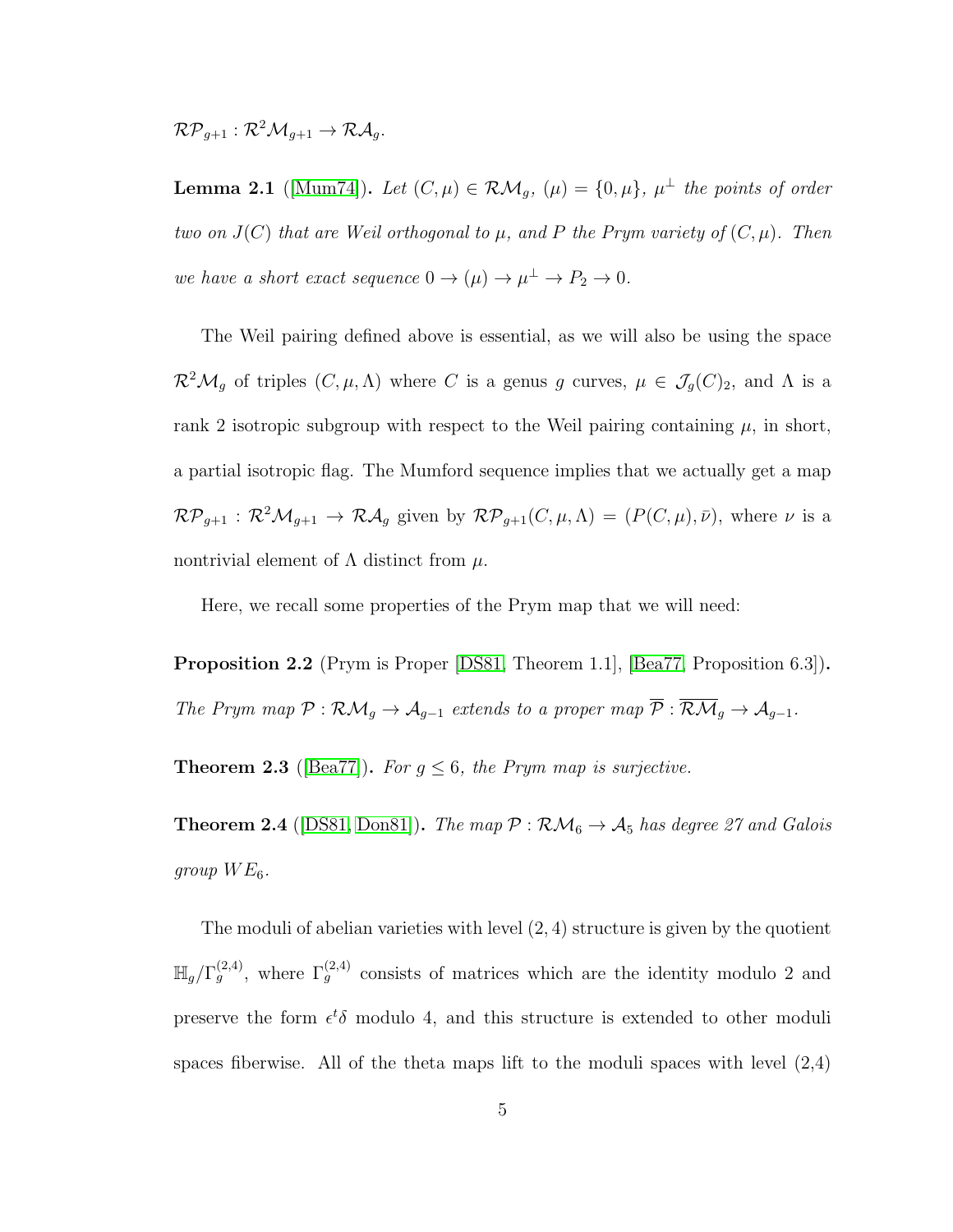structure, and at that level, we can define certain maps via theta functions. We start with the Riemann theta function, defined by  $\theta : \mathbb{H}_g \times \mathbb{C}^g \to \mathbb{C}$  given by

$$
\theta(\Omega, z) = \sum_{n \in \mathbb{Z}^g} \exp[\pi i (n^t \Omega n + 2n^t z)].
$$

From this, we can define theta functions with characteristics, which, for any  $\epsilon, \delta \in$  $\mathbb{Q}^g$ , gives us

$$
\theta \left[ \begin{array}{c} \epsilon \\ \delta \end{array} \right] (\Omega, z) = \exp[\pi i (\epsilon^t \Omega \epsilon + 2\epsilon^t (z + \delta))] \theta (\Omega, z + \Omega \epsilon + \delta),
$$

and then these can be used to define kth order theta functions, for any  $\epsilon \in$  $({0, 1, \ldots, k-1})^g$ , have  $\theta_k[\epsilon](\Omega, z) = \theta$  $\sqrt{ }$  $\overline{\phantom{a}}$  $\epsilon/k$ 0 1  $\begin{matrix} \phantom{-} \end{matrix}$  $(k\Omega, kz).$ 

Then, we define on  $\mathbb{H}_g$  the maps  $\alpha_g$  and  $\beta_g$  where  $\alpha_g$  is given by second order theta constants and  $\beta_g$  is given by the functions  $\theta$  $\sqrt{ }$   $\epsilon/2$  0  $0 \t1/2$ 1  $\overline{\phantom{a}}$  $(2\Omega, 0)$  for  $\epsilon \in \{0,1\}^{g-1}$ . These maps descend to  $\mathcal{A}_{g-1}$  and  $\mathcal{R}\mathcal{A}_g$ , mapping them to the projec $g-1$ 

tivization of  $U_g = \{f : \mathbb{F}_2^{2g} \to \mathbb{C}\}$ , which, by the Stone-von Neumann theorem comes with a unique irreducible representation of the Heisenberg group  $G_g = \Gamma_g / \Gamma_g^{(2,4)}$ . These maps, the Prym map and the Jacobian map are related by the following diagram:

**Theorem 2.5** (Schottky-Jung Identities [\[Sch88,](#page-33-0) [JS09,](#page-33-1) [RF74\]](#page-33-5)). The following diagram commutes: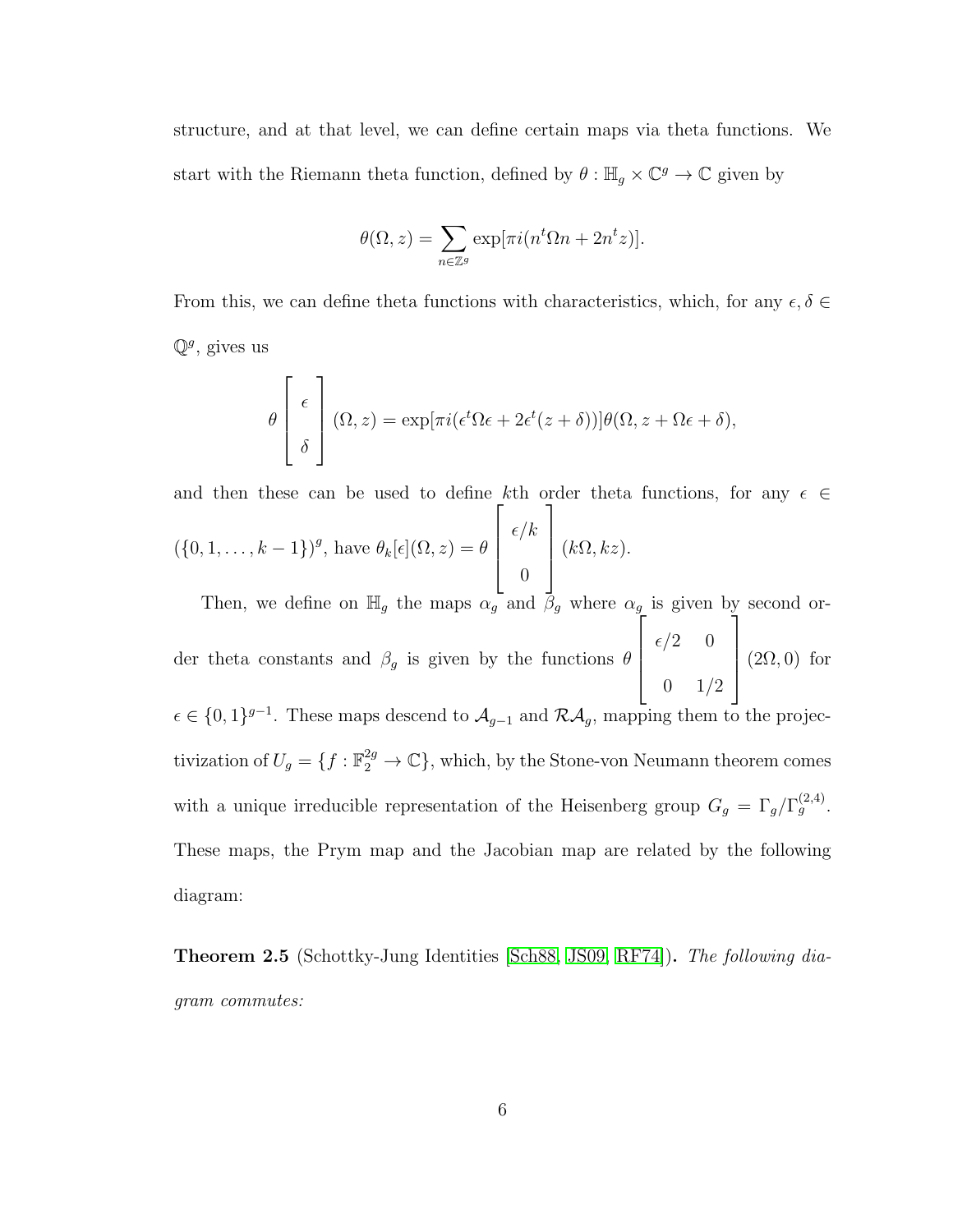

And now, we define the Schottky locus to be  $\mathcal{RS}_g = \beta^{-1}(\text{im }\alpha)$ , the big Schottky  $\mathcal{S}_g^{\text{big}}$  locus to be the image of  $\mathcal{RS}_g$  in  $\mathcal{A}_g$ , and the small Schottky locus to be  $\mathcal{S}_g^{\text{small}}$  ${A \in \mathcal{A}_g | \forall \mu \in A_2 \setminus \{0\}, (A, \mu) \in \mathcal{RS}_g}$ . An immediate consequence of the Schottky-Jung identities is that  $\mathcal{RJ}_g$  is an contained in  $\mathcal{RS}_g$ . In fact, [\[vGvdG86,](#page-34-1) [Don87a\]](#page-31-2)  $\mathcal{R}J_g$  is a component of  $\mathcal{R}\mathcal{S}_g$ , and so,  $\mathcal{J}_g$  is a component of  $\mathcal{S}_g$ . More surprising was the result [\[Don87b,](#page-32-2) Theorem 5.4] that  $\mathcal{RC}^0$  is a component of  $\mathcal{RS}_5$ , where  $\mathcal{RC}$ is the locus of intermediate Jacobians of cubic threefolds with a marked point of order two, which splits into  $\mathcal{RC}^0$  and  $\mathcal{RC}^1$ , depending on the parity of the point of order two.

The final result that we will need is theta symmetry. Given genus  $q + 1$  curve C and  $\Lambda$  an isotropic rank 2 subgroup of  $\mathcal{J}_{g+1}(C)_2$ , theta symmetry relates the behavior of the three points  $(C, \mu, \Lambda) \in \mathbb{R}^2 \mathcal{M}_{g+1}$  with respect to  $\mathcal{RP}_{g+1}$  and  $\beta_g$ .

**Theorem 2.6** (Theta symmetry [\[Don87b,](#page-32-2) Theorem 3.1]). Let  $C \in \mathcal{M}_{g+1}$  be a curve of genus  $g + 1$  and let  $\{0, \mu_0, \mu_1, \mu_2\}$  a rank 2 isotropic subgroup of  $\mathcal{J}_{g+1}(C)_{2}$  (thus,  $\mu_2 = \mu_0 + \mu_1$ ). For  $i = 0, 1, 2$  we have a Prym variety  $P_i = P(C, \mu_i) \in \mathcal{A}_g$  and on it a uniquely determined semiperiod  $\nu_i$ , the image of  $\mu_j$ ,  $j \neq i$  in  $P_i$ .

The point  $\beta(P_i, \nu_i)$  is independent of  $i = 0, 1, 2$ .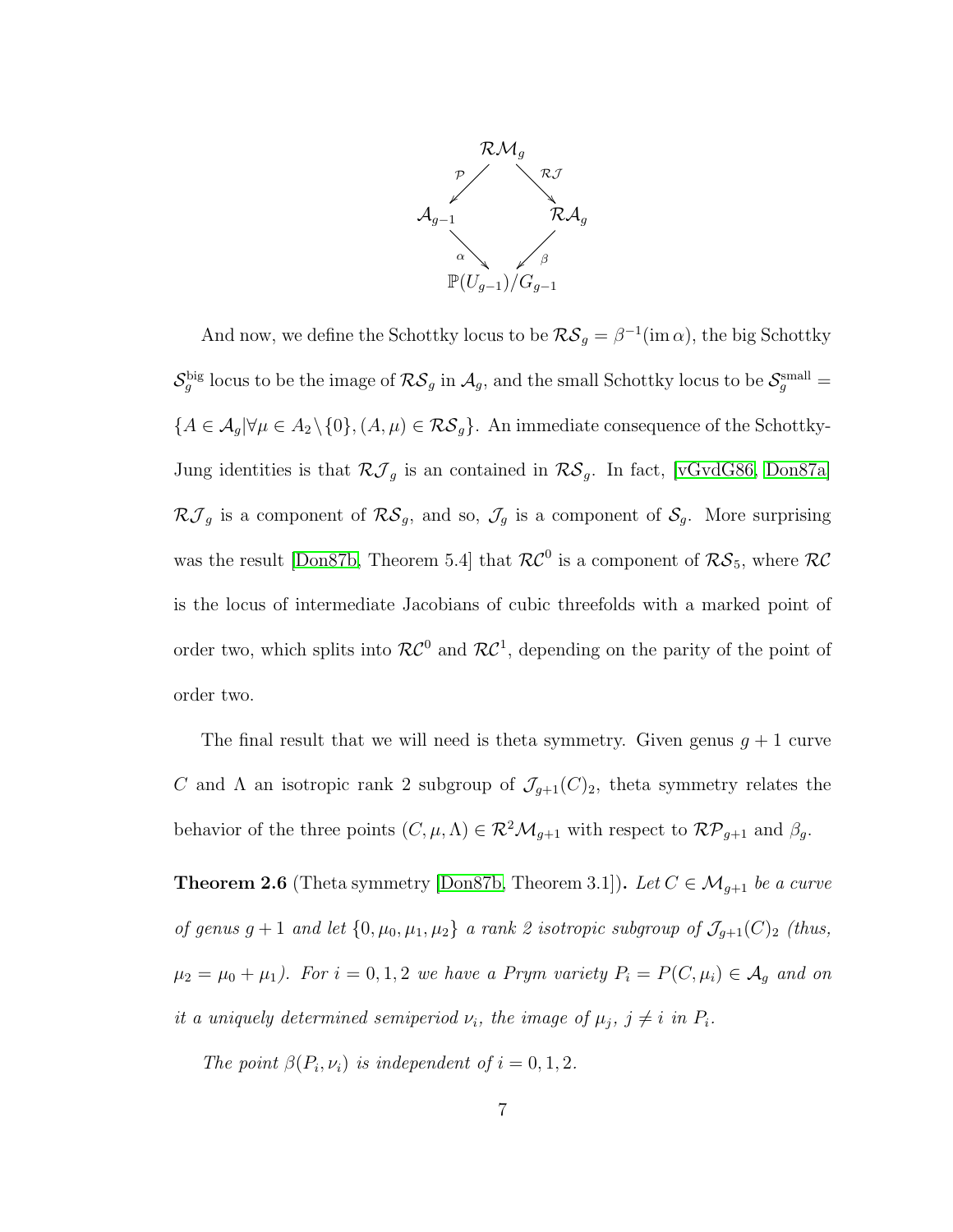### <span id="page-12-0"></span>Chapter 3

# Incidence Relations

For this chapter, we fix a finite field k. Later, we will specialize to the case of  $k = \mathbb{F}_2$ , which occurs because the natural incidence relations that will arise are trialities. We'll study structures over this field that will give us more information about the fibers of the map  $\beta_5$ .

**Definition 3.1** (Line configuration). A line configuration V over a finite field  $k$  is a finite set  $P_V$  and a set of subsets of  $P_V$ ,  $L_V$ , such that each  $\ell \in L_V$  has  $|\ell| = |k| + 1$ and if  $\ell, \ell' \in L_V$  have  $|\ell \cap \ell'| \geq 2$ , then  $\ell = \ell'.$ 

Intuitively,  $P_V$  is a set of points and  $L_V$  is a set of (projective) lines. As such, we will denote by Lines<sub>V</sub> $(p)$  the set  $\{\ell \in L_V | p \in \ell\}.$ 

<span id="page-12-1"></span>Example 3.2. A large class of examples arises as follows: let  $V \subset \mathbb{P}^n(k)$  be a subvariety. Then we set  $P_V = V$  and  $L_V = \{ \ell \in \mathbb{G}(1, n) | \ell \subset V \}.$ 

The most fundamental example is  $\mathbb{P}^n(k)$ , which is of this form.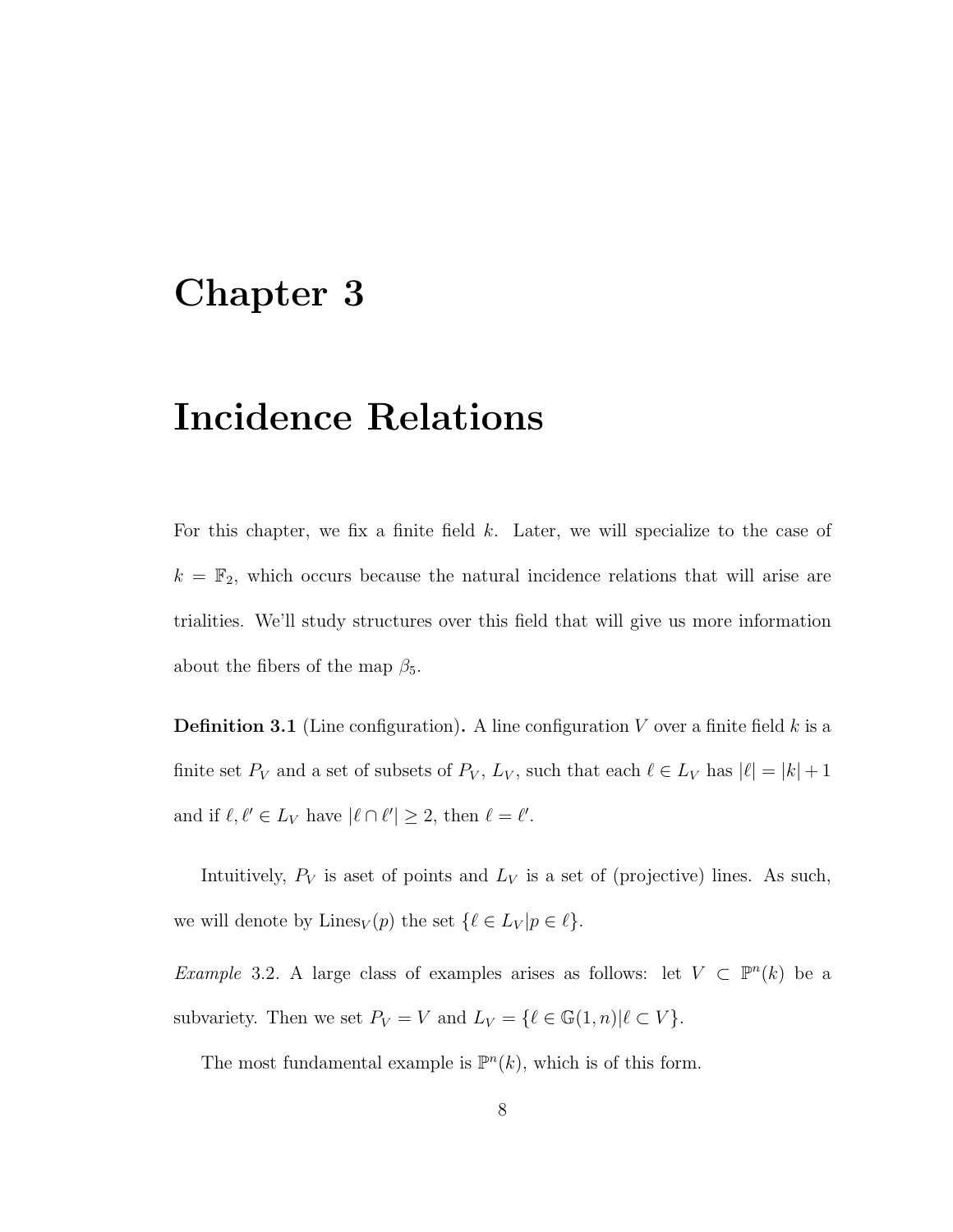If  $V = (P_V, L_V)$  is a line configuration, then we say that X is a subconfiguration if  $P_X \subset P_V$  and  $L_X = \{ \ell \in L_V | \forall p \in \ell, p \in P_X \}$ , and we will identify configurations for which there is a bijection  $P_V \to P_{V'}$  which induces a bijection  $L_V \to L_{V'}$ .

With the above in mind, we will abuse language slightly and say that two lines  $\ell, \ell' \in L_V$  are coplanar if there exists a subconfiguration  $X \subset V$  isomorphic to  $\mathbb{P}^2(k)$ with  $\ell, \ell' \subset X$  where k is the field over which V and X are defined.

**Definition 3.3** (*V*-configuration). Let *V* be a line configuration over k. Then a line configuration W is a V-configuration if for each  $p \in P_W$ , we have  $\phi_p$ : Lines $w(p) \to$  $P_V$  a bijection such that  $\ell, \ell' \in \text{Lines}_W(p)$  are coplanar if and only if  $\phi_p(\ell)$  and  $\phi_p(\ell')$ are colinear.

<span id="page-13-0"></span>Example 3.4.  $\mathbb{P}^n$  is always a  $\mathbb{P}^{n-1}$ -configuration.

*Example* 3.5. If V is a collection of n points with  $L_V = \emptyset$ , then  $(\mathbb{P}^1)^n$  is a Vconfiguration.

<span id="page-13-1"></span>*Example* 3.6. Consider the  $n = 5$  case of [3.5,](#page-13-0) that is, V is the line configuration over  $\mathbb{F}_2$  with  $|P_V| = 5$  and  $L_V = \emptyset$ . Fix  $S \subset \mathbb{P}^3(\mathbb{C})$  a smooth cubic surface. Then we get a V-configuration W by setting  $P_W$  to be the set of lines on S and  $L_W$  the set of triples of lines which are coplanar. This works because if we fix a line in  $S$ , we have five pairs of intersecting lines which intersect  $\ell$ , and thus are coplanar. This same line configuration can also be relieved as per [3.2.](#page-12-1) For this, we look at  $\mathbb{P}^5(\mathbb{F}_2)$ and the subvariety  $Q_6^-$  given by  $x_1^2 + x_1x_2 + x_2^2 + x_3x_4 + x_5x_6$ . This is a smooth quadric and  $O_{\mathbb{F}_2}(6)^-$  acts transitively, so we can look at any point, for instance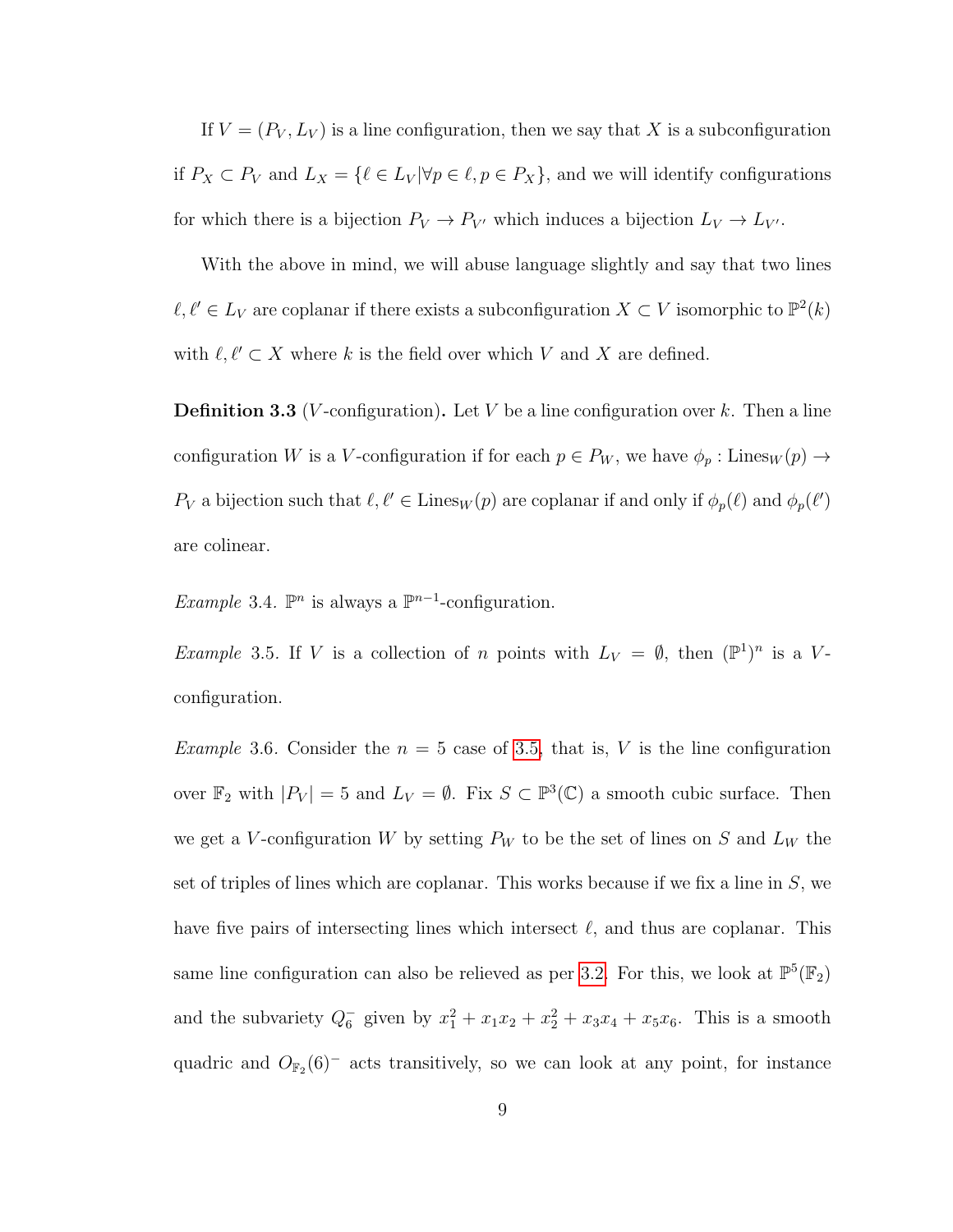$p = [0:0:0:0:0:1]$ . Any line through p has two other points, both have the last coordinate 0 and they differ by the 5th coordinate. So the set of lines through p is given by  $Q_6^- \cap V(x_5 = x_6 = 0)$ , which is  $x_1^2 + x_1x_2 + x_2^2 + x_3x_4 \subset \mathbb{P}^3(\mathbb{F}_2)$ , which is 5 points, no three of which are colinear. This will be the most useful realization of this configuration and it follows from the isomorphism  $WE_6 \cong O_{\mathbb{F}_2}(6)^-$ .

Note, that example [3.6](#page-13-1) shows that for some line configurations  $V$  there exist multiple fundamentally distinct V-configurations. This can be controlled, however, through the imposition of symmetry conditions. To describe them, we first need to define an associated graph:

**Definition 3.7** (Graph associated to a configuration). Let  $V$  be a line configuration. Then we define the graph associated to  $V$ ,  $\Gamma_V$ , to have vertex set  $P_V$  and an edge between  $p, q \in P_V$  if and only if there exists  $\ell \in L_V$  such that  $p, q \in \ell$ . We will also use the natural metric on  $\Gamma_V$  obtained by giving each edge length one. Additionally, we will say that V is connected if  $\Gamma_V$  is.

With the metric, we can define various subsets of V. Fixing  $p \in V$ , we define  $V_i(p) = \{q \in V | d(p, q) = i\},\$ and we define  $A_{i,j}(p, q) = V_j(p) \cap V_1(q)$  for  $q \in V_i(p)$ , and the numbers  $v_i(p) = |V_i(p)|$  and  $a_{i,j}(p,q) = |A_{i,j}(p,q)|$ . These numbers are not in general independent of the choices of points. However, in the situation we care about, our configurations occur as the fibers of a map of irreducible varieties, and so for a general fiber, these numbers will be well defined because we can find a path from one starting point to another, and away from special fibers, these numbers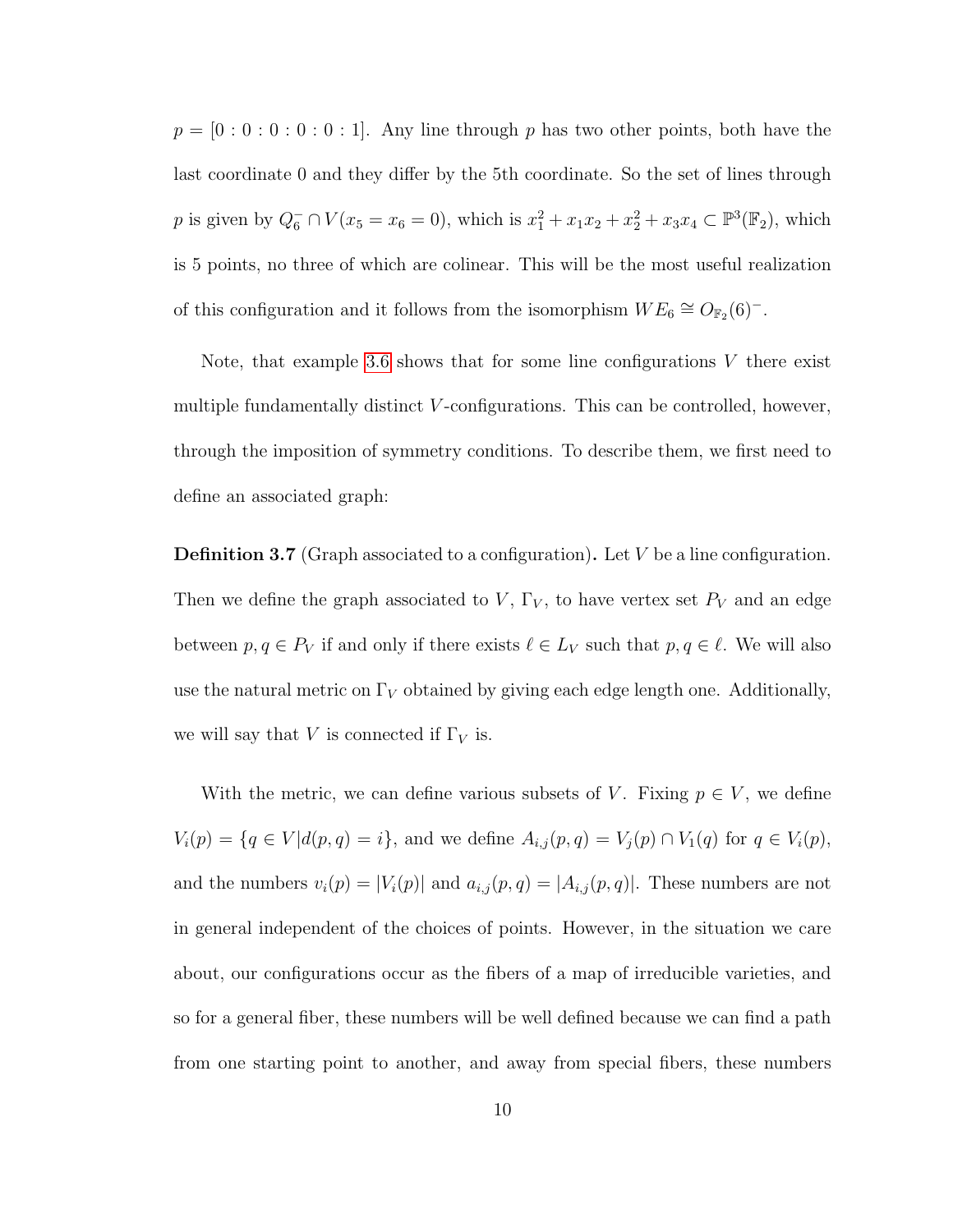will be continuous functions.

Now, we will prove some numerical facts about configurations.

<span id="page-15-0"></span>**Lemma 3.8.** Let  $V$  be a connected configuration where all the relevant numbers are well defined. Then

- 1 For all i,  $v_1 = a_{i,i-1} + a_{i,i} + a_{i,i+1}$
- 2 For all i,  $v_1v_i = a_{i-1,i}v_{i-1} + a_{i,i}v_i + a_{i+1,i}v_{i+1}$
- $3 v_0 = 1, a_{0,0} = 0, a_{0,1} = v_1, and a_{1,0} = 1.$

For  $W$  a connected  $V$ -configuration, where these numbers are well defined, we have

 $4 \ a_{2,2} \geq a_{2,1}$ 5  $w_1 = |k| \sum_{i=0}^{\infty} v_i$ 6  $a_{1,1} = |k|(v_1 + 1) - 1$ 

*Proof.* 1 Fix  $p \in V$ ,  $i \in \mathbb{N}$ ,  $q \in X_i(p)$ . Then

$$
A_{i,i-1}(p,q) \cup A_{i,i}(p,q) \cup A_{i,i+1}(p,q)
$$
  
= 
$$
(V_{i-1}(p) \cap V_1(q)) \cup (V_i(p) \cap V_1(q)) \cup (V_{i+1}(p) \cap V_1(q))
$$
  
= 
$$
(V_{i-1}(p) \cup V_i(p) \cup V_{i+1}(p)) \cap V_1(q)
$$
  
= 
$$
V_1(q).
$$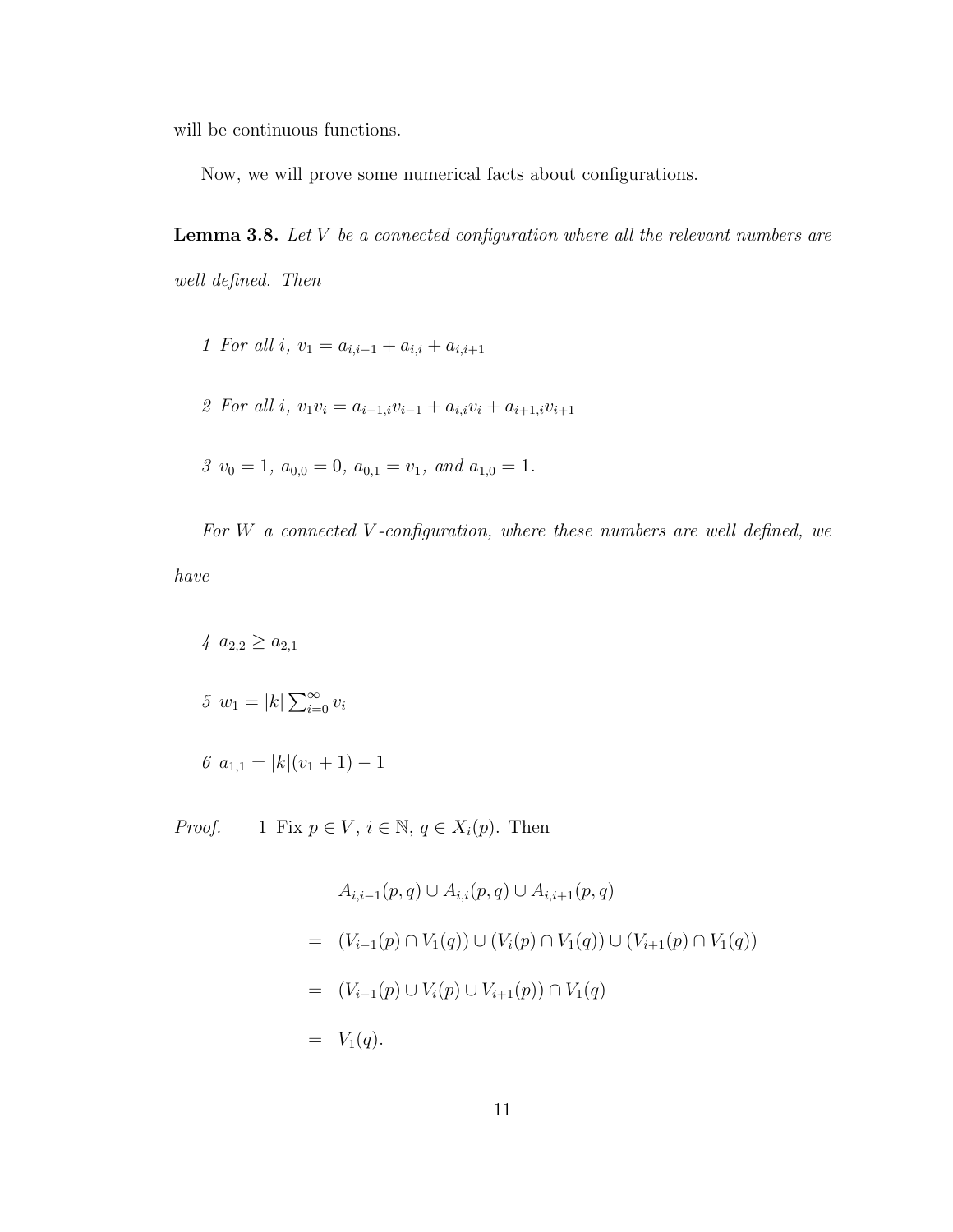2 Fix  $p \in V$ ,  $i \in \mathbb{N}$ . Let  $X = \{(a, b) | a \in V_i(p), b \in X_1(a)\}$ . Then  $|X| = v_i v_1$ . But also,

$$
X = \{(a, b) | a \in V_i(p) \cap V_1(b), b \in \cup_j V_j(p) \}
$$
  
=  $\cup_j \{(a, b) | a \in A_{j,i}(p, b), b \in V_j(p) \}$ 

and so  $|X| = \sum_j a_{j,i} v_j$ .

- 3 These all follow directly from the definitions.
- 4 Fix  $q \in W_2(p)$ . We prove that no line containing q contains two points of  $W_1(p)$ . As each line consists of  $n + 1 \geq 3$  points, this implies that  $a_{2,2} \geq a_{2,1}$ . Let  $a, b \in W_1(p)$  and assume that there is a line  $\ell \in L_W$  such that  $a, b, q \in \ell$ . As  $a, b \in W_1(p)$ , there exist lines  $m_1, m_2$  through p containing  $a, b$  respectively. But then,  $m_1, m_2$  must be coplanar, and so there is a line m containing  $p, q$ , so  $q \in V_1(p) \cap V_2(p) = \emptyset$ , a contradiction.
- 5 For each line  $\ell \in \text{Lines}_W(p)$ , fix a bijection  $\ell \to \mathbb{P}^1(k)$  such that p is mapped to  $\infty$ . Then  $\cup_{\ell \in \text{Lines}_W(p)} \ell = \coprod_{\ell \in \text{Lines}_W(p)} \mathbb{A}^1(k)$ , and this has cardinality  $|k|$ times the number of lines,  $|k||P_V|$ .
- 6 Fix  $p \in P_W$ ,  $\ell$  a line through  $p, p' \in \ell$  distinct form p. Through p', there are  $|P_V|$  lines. One is  $\ell$ ,  $v_1$  of them are coplanar with  $\ell$ , and the rest are not. Each coplanar line consists of n points in  $V_1(p)$  that are not p', but there are also  $n-1$  points of  $\ell$  in  $V_1(p)$  other than  $p'$ , and so  $a_{1,1} = |k|(v_1+1) - 1$ .

 $\Box$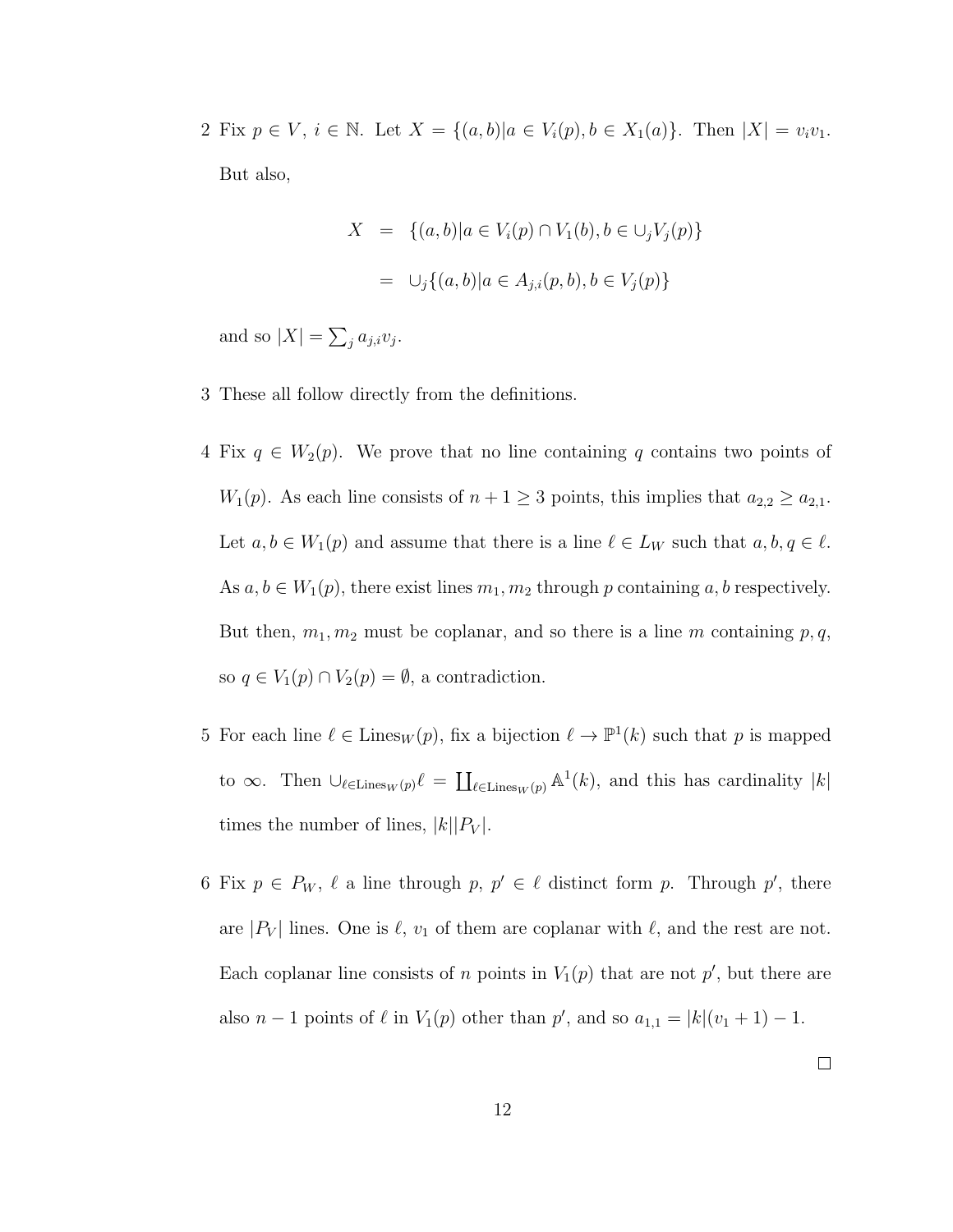**Proposition 3.9.** Let V be a connected configuration and W a connected Vconfiguration where all the relevant numbers are well defined, and with both having diameter 2. Then either  $w_2 = |P_V|$  or  $w_2 = |k|^2 v_2$ .

*Proof.* Fix  $p \in W$ . Let  $\tilde{X}$  be the set of triples  $(\ell, m, q)$  in Lines<sub>W</sub>  $(p) \times L_W \times W_2$ such that  $p \in \ell, \ell \cap m \neq \emptyset$  and  $q \in m$ . There is a natural map  $\tilde{X} \to W_2$  which is surjective. Then

$$
\begin{array}{rcl}\n|\tilde{X}| & = & w_2 \cdot |\text{fiber}|\n\end{array}
$$
\n
$$
\begin{array}{rcl}\n& = & w_2 |\{\text{paths to } q \in W_2 \text{ from } q\}|\n\end{array}
$$
\n
$$
\begin{array}{rcl}\n& = & w_2 |\{\text{points of } W_1(p)\text{connected to } p\}|\n\end{array}
$$
\n
$$
\begin{array}{rcl}\n& = & w_2 \cdot |W_1(p) \cap W_1(q)| \text{ for } q \in W_2(p)\n\end{array}
$$
\n
$$
\begin{array}{rcl}\n& = & w_2 a_{2,1}\n\end{array}
$$

Now, we also have a map onto  $\text{Lines}_W(p) \times W_2(p) = A \coprod B$ , where the fiber over A has cardinality 1 and over  $B$  has cardinality 0. These are the only possibilities, because if there were two, then we get a plane and  $q \in W_1(p)$ . So  $|A| = |\tilde{X}| = w_2 a_{2,1}$ , and  $|A| + |B| = |\text{Lines}_W(p) \times W_2(q)| = |P_V|w_2$ , so  $|B| = w_2(|P_V| - a_{2,1}).$ 

But, as W is symmetric, we can see that  $|V| = |P_V|\alpha$ , where  $\alpha$  is the number of lines in Lines<sub>W</sub> (p) that do't have a line connecting them to q. Then  $\alpha = |P_V|$  – |{lines in Lines<sub>W</sub>(p) connected to q}|, which is  $\alpha = |V| - a_{2,1}$ , so  $|B| = |P_V|(|P_V|$  $a_{2,1}$ ).

So,  $w_2(|P_V| - a_{2,1}) = |P_V|(|P_V| - a_{2,1}),$  implying that either  $w_2 = |P_V|$  or else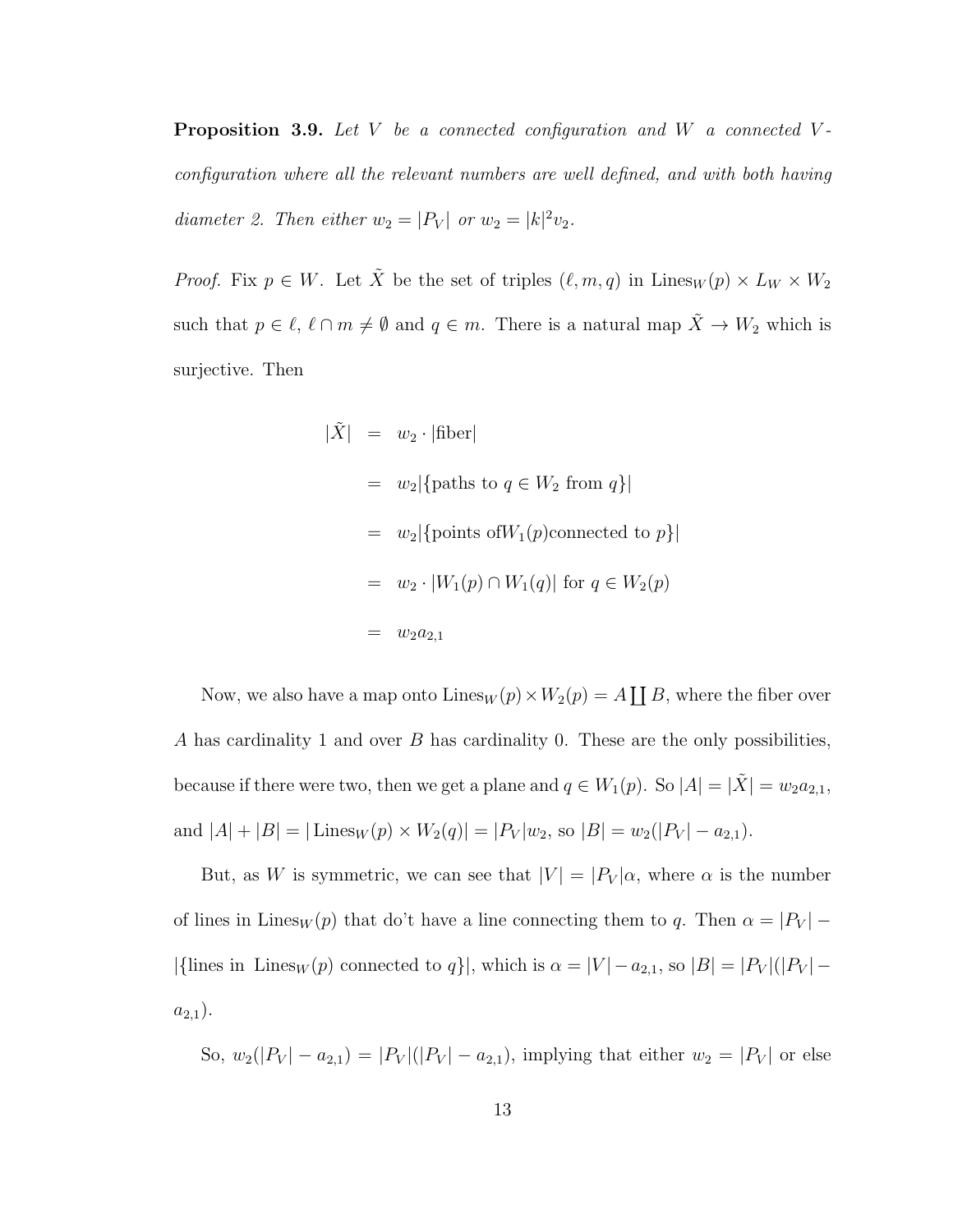$a_{2,1} = |P_V|$ . In the latter case, the conditions of lemma [3.8](#page-15-0) along with the fact that W is symmetric, and so has diameter at most 2, implies that  $w_2 = |k|^2 v_2$ .  $\Box$ 

Now, we proceed from the general to the specific. We fix our field to be  $\mathbb{F}_2$  and define  $Q_{2n}^- \subset \mathbb{P}^{2n-1}(\mathbb{F}_2)$  to be the variety defined by  $x_1^2 + x_1x_2 + x_2^2 + x_3x_4 + ...$  $x_{2n-1}x_{2n} = 0$ . For  $n \geq 3$ ,  $Q_{2n}^-$  is connected and symmetric.

#### <span id="page-18-0"></span>**Lemma 3.10.** Any  $Q_6^-$ -configuration of diameter 2 must consist of 119 points.

*Proof.* It follows immediately from the previous proposition that either  $w_2 = 27$  or  $w_2 = 64$ . But, if  $w_2 = 27$ , then by [3.8,](#page-15-0) we have that  $a_{2,1} = 64$ , which forces  $a_{2,2}$  to be negative, which is impossible, so  $w_2 = 64$ . Thus, the configuration has  $w_0 = 1$ ,  $w_1 = 54$  and  $w_2 = 64$ , thus  $P_W$  has 119 points.  $\Box$ 

**Proposition 3.11.** The general fiber of  $\beta_5 : \mathcal{RA}_5 \to \mathbb{P}^{15}/G_4$  is a  $Q_6^-$ -configuration.

*Proof.* Let  $(A, \mu) \in \mathcal{RA}_5$  be a general point. Then A is the Prym variety of 27 curves  $(X_i, \nu_i) \in \mathcal{RM}_6$ , and  $\mu$  lifts to two distinct points of order two on  $\mathcal{J}(X_i)$ ,  $\mu_i^0, \mu_i^1$ . Then theta symmetry implies that  $(\mathcal{P}(X_i, \mu_i^j))$  $(i,j)$ ,  $\bar{\nu}_i$ ) are distinct points in the fiber of  $\beta_5$ . Thu,  $(A, \mu)$  lies on 27 triples  $(A, \mu)$ ,  $(\mathcal{P}(X_i, \mu_i^0), \bar{\nu}_i)$ ,  $(\mathcal{P}(X_i, \mu_i^1), \bar{\nu}_i)$ , which are lines over  $\mathbb{F}_2$ , form the configuration  $Q_6^-$ , by [\[Don81\]](#page-31-5), and so the fiber is a  $Q_6^-$ -configuration.  $\Box$ 

**Lemma 3.12.** The connected components  $Q_6^-$ -configuration on the fibers of  $\beta_5$  has diameter 2.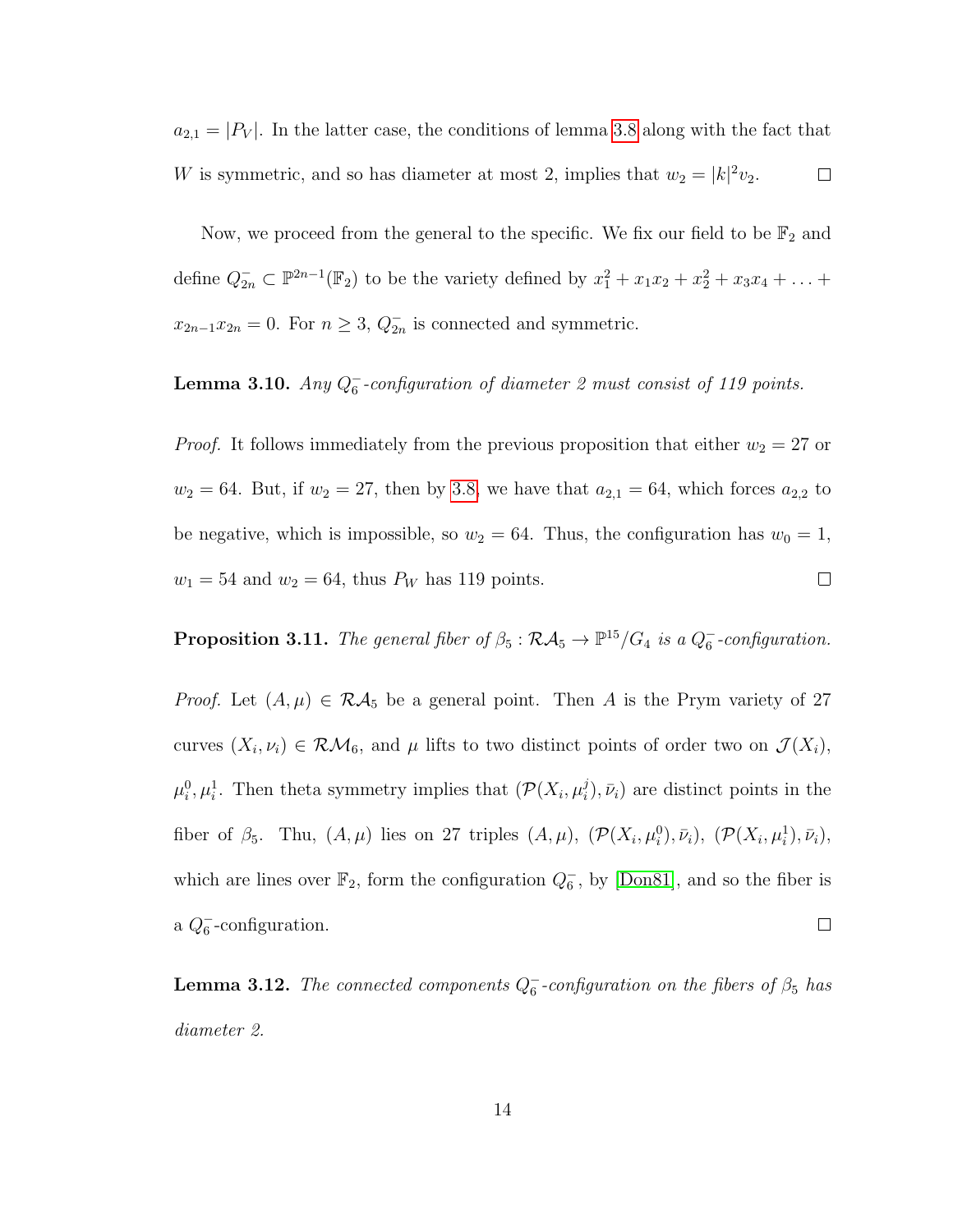*Proof.* If we blow up the Prym map  $\mathcal{RP}_6$  to be finite, and then apply the results of [\[Don92\]](#page-32-3) section 4, we see that if we start with a generic cubic threefold  $(X, \mu) \in \mathcal{RC}^0$ , with normal data suppressed for ease of notation, the inverse image under the Prym map consists of 54 points of  $\mathcal{R}^2\mathcal{M}_6$ , all of which have base curve a quintic plane curve. Exchanging points of order two via theta symmetry, and applying the Prym map, we get 54 Jacobians. Each of those Jacobians will then have preimage of 54 points, 2 of which will be covers of a given quintic, 20 of which will be covers of trigonal curves, and 32 of which will be irreducible singular curves, the Wirtinger double covers. Applying theta symmetry and taking Pryms, we get our original cubic threefold, 21 Jacobians and 32 degenerate abelian varieties.

Now, we must show that nothing new arises when we perform this process on a degenerate abelian variety. By construction, we know that every degeneration we get this way has some irreducible singular curve that it is the Prym variety of. By [\[Iza91,](#page-33-6) 6.4], the family of Abel-Prym embeddings of these irreducible curves are all of the Abel-Prym embeddings for generic  $A \in \partial A_5$ . So, the only unallowable covers that appear in the general fiber of the Prym map over A are in  $\partial^{II}R\mathcal{M}_6$ , and thus applying theta symmetry and taking Pryms, we only get other points of  $\partial^I \mathcal{R} \mathcal{A}_5$ and Jacobians.

Finally, we show that the objects obtained previously don't constitute anything new. First, the Jacobians obtained from the chosen Jacobian in the second step. These Jacobians all must have already been obtained from the cubic threefold,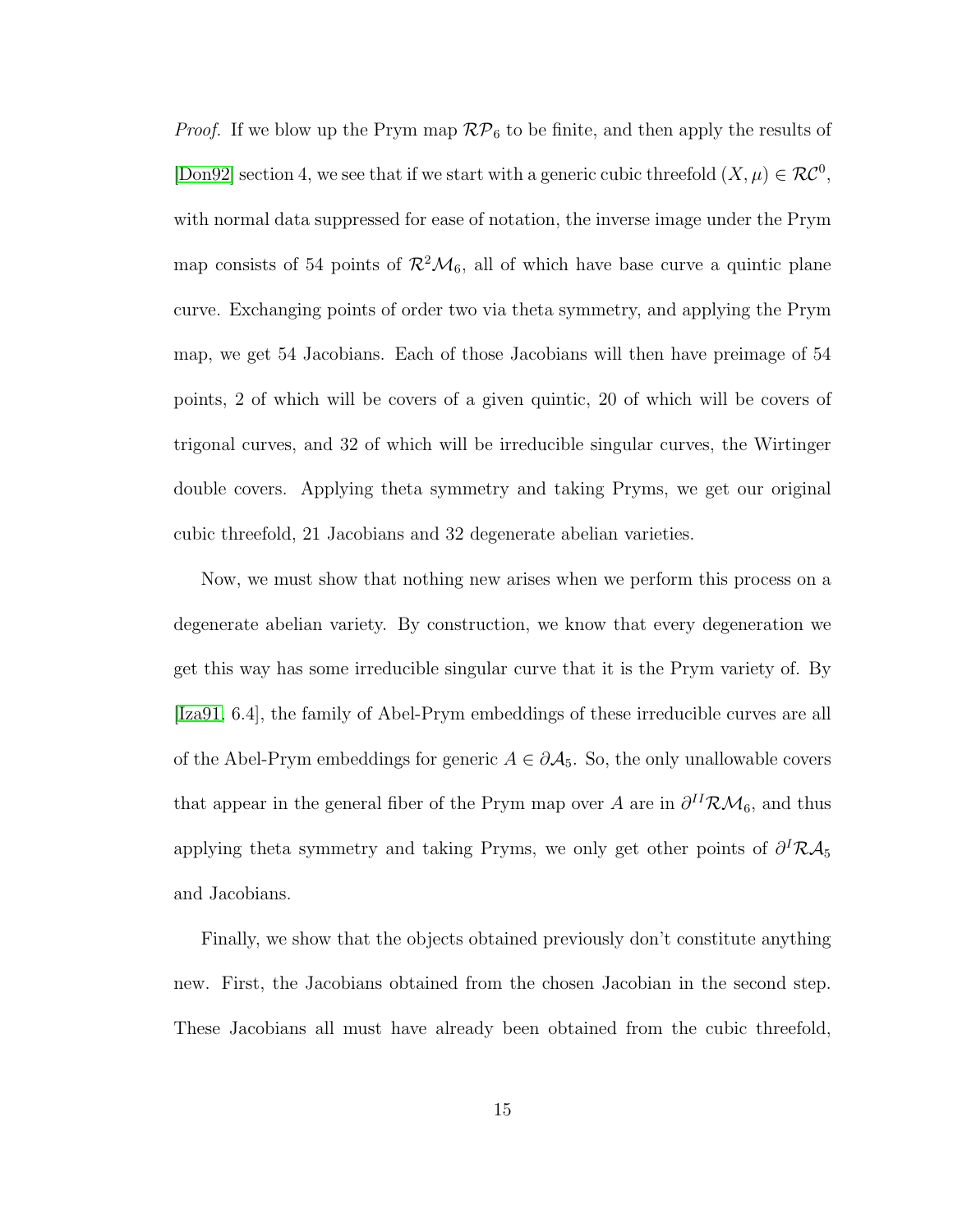because each Jacobian is the Prym of a unique quintic curve, and will thus determine a cubic threefold. However, no two cubic threefolds can be related in this manner, because the incidence is contained in the fibers of  $\beta_5$ , which induces a birational isomorphism between  $\mathcal{RC}^0$  and  $\alpha(\mathcal{A}_4)$ , and so, generically, must be injective. And last, we have the objects obtained from a given degenerate abelian variety. We have twenty-seven nodal curves, and each occurs as a Wirtinger and as a  $\partial^{II} \mathcal{RM}_6$ double cover, which we then take the Pryms of. The Wirtingers must be Jacobians we've already seen, by the above, and so the  $\partial^{II}$  double covers would be obtained by applying theta symmetry on those Jacobians first. Thus, the  $Q_6^-$ -configuration must have diameter 2.  $\Box$ 

And so, by Lemma [3.10,](#page-18-0) the fibers must have degree a multiple of 119.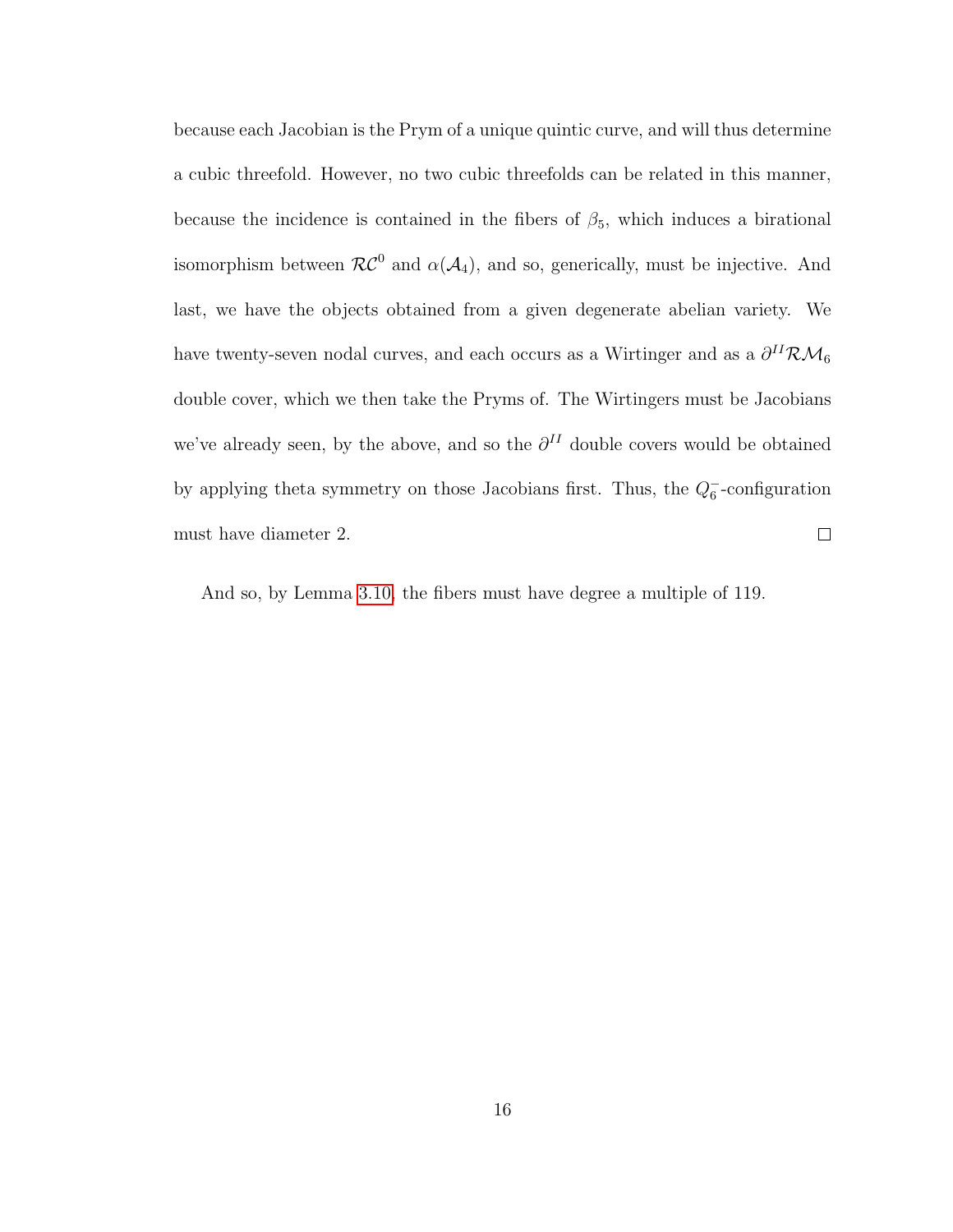### <span id="page-21-0"></span>Chapter 4

# Degenerations of abelian varieties

In this chapter, we will show that the  $Q_6^-$ -configuration on the fibers of  $\beta$  is connected. This amounts to computing the degree of  $\beta$ , which we will do by studying certain degenerations. We will spend this chapter studying the structure of  $\partial^{II} \overline{\mathcal{R} \mathcal{A}}_5^t,$ the degenerations with vanishing cycle orthogonal but not identical to the marked semiperiod.

<span id="page-21-1"></span>**Lemma 4.1** ([\[Don87a\]](#page-31-2)). The extension of  $\beta_g : \overline{\mathcal{R}A}_g^t \to \mathbb{P}(U_{g-1})/G_{g-1}$  to  $\partial^{II} \overline{\mathcal{R}A}_g^t$ is  $\beta_{g-1}$  and the diagram:

$$
\mathcal{R}\mathcal{A}_{g-1} \xrightarrow{i_{II}} \mathcal{R}\mathcal{A}_{g}
$$
\n
$$
\beta_{g-1} \downarrow \beta_{g}
$$
\n
$$
\mathbb{P}(U_{g-2})/G_{g-2} \to \mathbb{P}(U_{g-1})/G_{g-1}
$$

is Cartesian.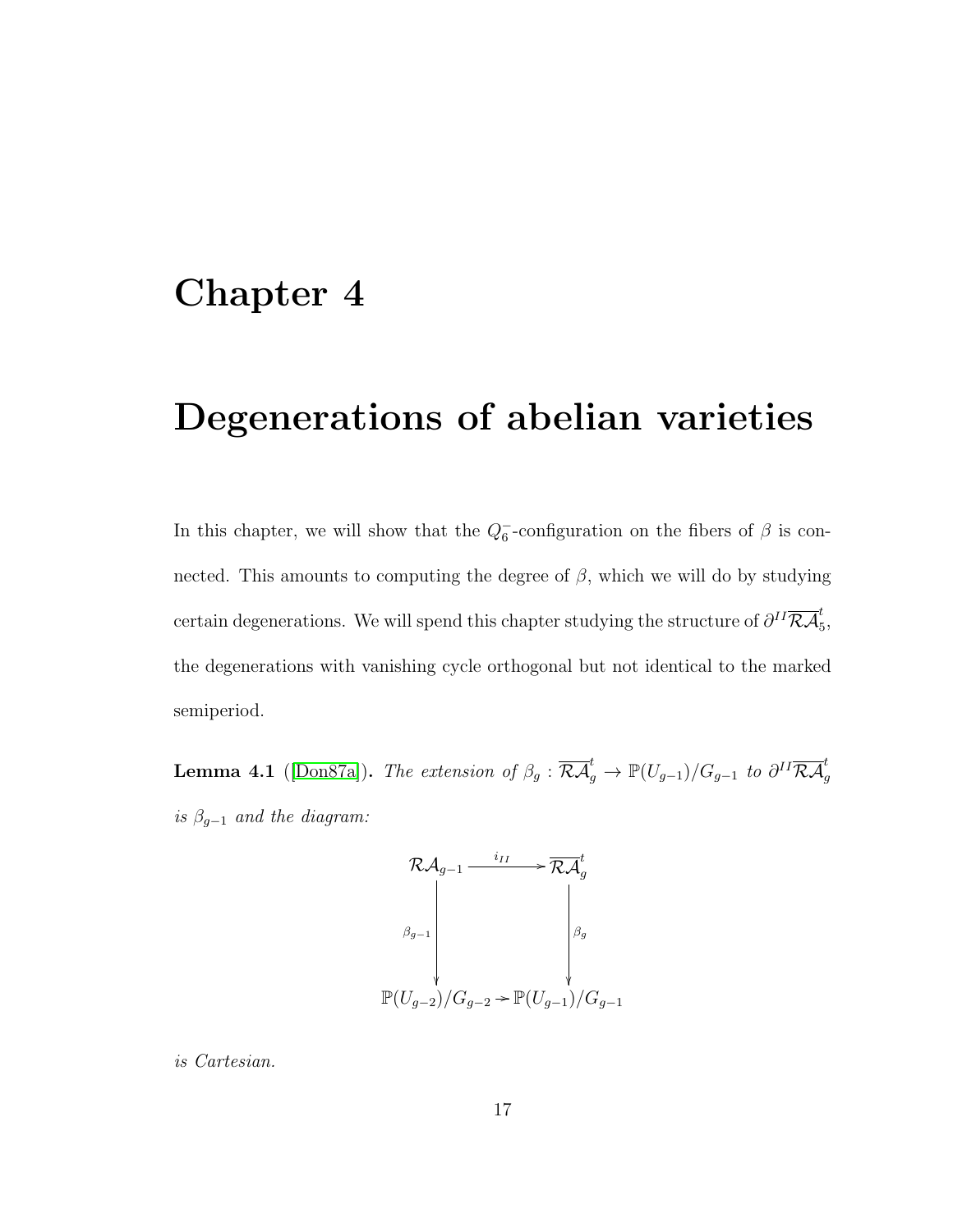This result tells us that we really can just look inside this boundary component, and we have the following:

**Proposition 4.2.** Theta symmetry spans the fibers of  $\beta_5$  in  $\partial^{II} \overline{\mathcal{R}A}_5^t$ .

*Proof.* By lemma [4.1,](#page-21-1) we are working with the map  $\beta_4 : \mathcal{R}A_4 \to \mathbb{P}^7/G_3$ . Now, fix a curve  $C \in \mathcal{M}_3$ . Then the fiber of  $\beta_4$  over  $\alpha_3(\mathcal{J}(C))$  is  $\text{Bl}_0 K(\mathcal{J}(C)) \cup$  $K(\mathcal{J}(C))$ [\[Don88\]](#page-32-6), with the first component consisting of genus 4 Jacobians and the second of degnerate abelian varieties in  $\partial^I \overline{\mathcal{R}A}_4$ . Over  $(B, \tilde{B}) \in \mathcal{R}J_4$ , the fiber of  $\mathcal{RP}_5$  is a double cover of  $\text{Sym}^2 B \cup \text{Sym}^2 B$ , with the first component consisting of trigonal curves and the second consisting of Wirtinger curves[\[Don92\]](#page-32-3). Thus, for each  $(B, \tilde{B})$ , we get a map  $\widetilde{\mathrm{Sym}^2 B} \to \mathrm{Bl}_0 K(\mathcal{J} (C))$ , because theta symmetry takes trigonal curves to trigonal curves and Wirtinger curves to Wirtinger curves. Each of these maps has two dimensional image, and they're all nonisomorphic, and thus distinct, so the dimension of the union is at least three, so surjectivity follows.  $\Box$ 

Now that we have a locus where we know that theta symmetry spans the fibers, we need to identfy theta symmetry over that locus:

<span id="page-22-0"></span>**Theorem 4.3** ([\[Iza91,](#page-33-6) 6.5]). Over a general point  $X \in \partial \overline{\mathcal{A}}_{\overline{r}}^t$  $\frac{1}{5}$ , there are 27 distinct objects of  $\partial^{II} \overline{\mathcal{R}M}_{6}$  with Prym variety X, and the Prym map is generically unramified on  $\partial^{II} \overline{\mathcal{R}M}_6$ .

This theorem tells us that the fiber in  $\partial^{II}\overline{\mathcal{R}\mathcal{A}}_5$  has the  $Q_6^-$ -configuration structure we expect, and more so, the fact that theta symmetry spans the fibers implies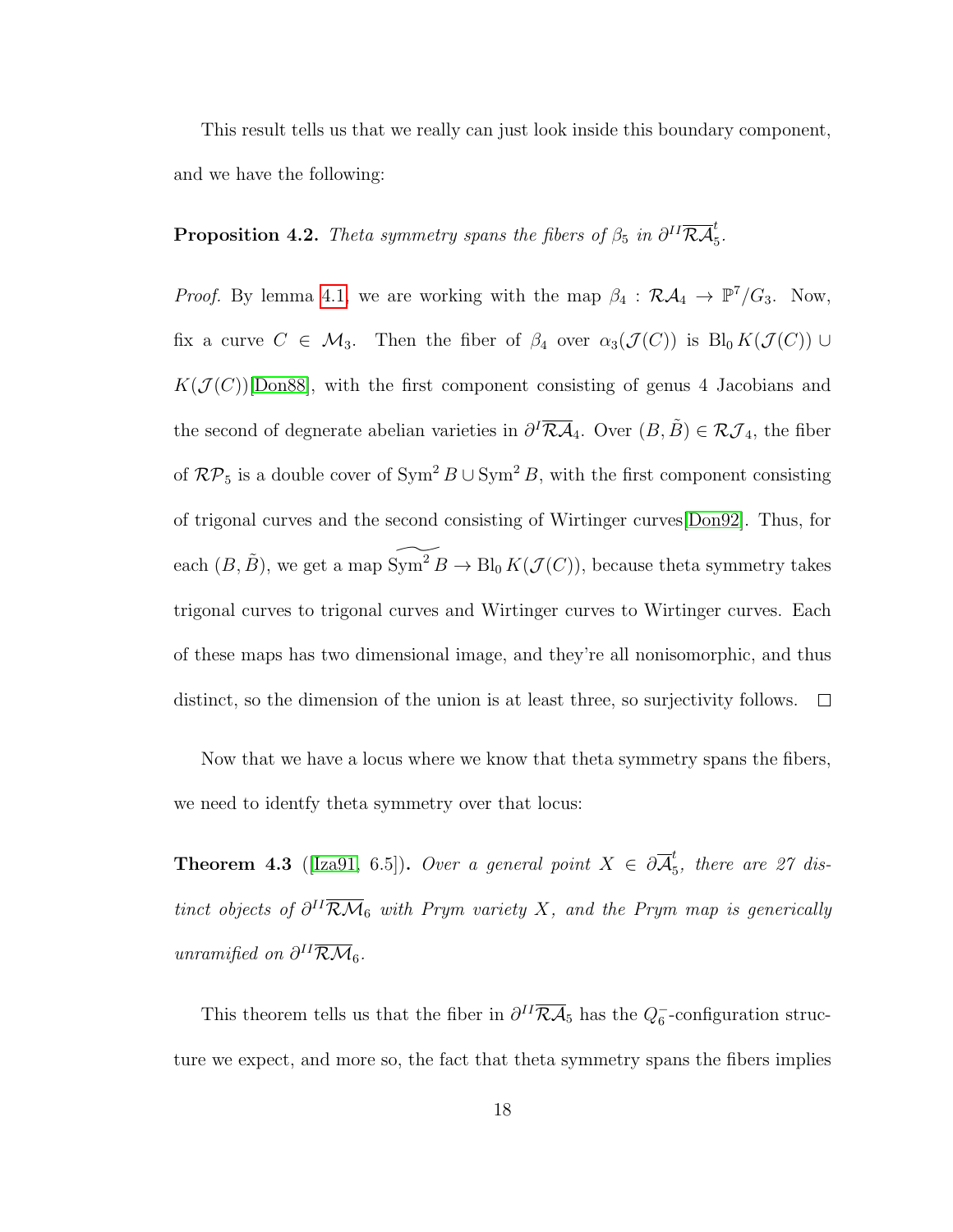connectivity, so the fiber is  $Q_8^-$ . It remains, though, to check that  $\beta_5$  is generically unramified on  $\partial^{II} \overline{\mathcal{R}A}_{5}^{t}$ .

We have a tower of maps  $\overline{\mathcal{R}^2\mathcal{M}}_6 \stackrel{\mathcal{RP}}{\rightarrow} \overline{\mathcal{R}\mathcal{A}}_5^t \stackrel{\beta}{\rightarrow} \mathbb{P}^{15}/G_4$  and we can blow up the tower so that both maps are finite. We denote these spaces by  $\widetilde{\mathcal{R}^2\mathcal{M}}_6 \to \widetilde{\mathcal{R}\mathcal{A}}_5 \to \widetilde{\mathbb{P}}$ . Set  $X = \widetilde{\mathcal{R}A}_5 \times_{\mathbb{P}} \widetilde{\mathcal{R}A}_5$ . For each point  $(x, y) \in X$ , we can associate the distance in  $\Gamma_{Q_8^-}$ , or  $\infty$  if they are not connected. This gives a decomposition  $X = I_1 \cup I_{54} \cup I_{64} \cup I$ , where  $I_1$  is the diagonal,  $I_{54}$  are theta related pairs,  $I_{64}$  the pairs theta related to a common point and I the pairs in the same fiber but not theta related. Our goal is to show that  $I = \emptyset$ .

We will focus on studying  $I_{54}$ . It fits into a diagram



where  $I_{27}$  is the pullbac of the Prym map to  $\widetilde{\mathcal{R}}\mathcal{A}_5$  from  $\mathcal{A}_5$ , and  $I_{54} \to I_{27}$  is teh natural double cover. Differentiating these maps, we can see that  $\text{Ram}\,\beta = \text{Ram}\,\mathcal{P}$ .

<span id="page-23-0"></span>**Lemma 4.4.** Let  $f : X \to Y$  be a finite morphism of smooth varieties and  $\bar{f}$ :  $X \times_Y X \to X$  be the pullback of f along f. Then if p is a ramification point of f and  $q$  is a nonramification point in the same fiber,  $(p, q)$  is a ramification point of  $\bar{f}$ .

*Proof.* Set  $b = f(q) = f(p)$ . As p is a ramification point and q is not, we have  $df_q$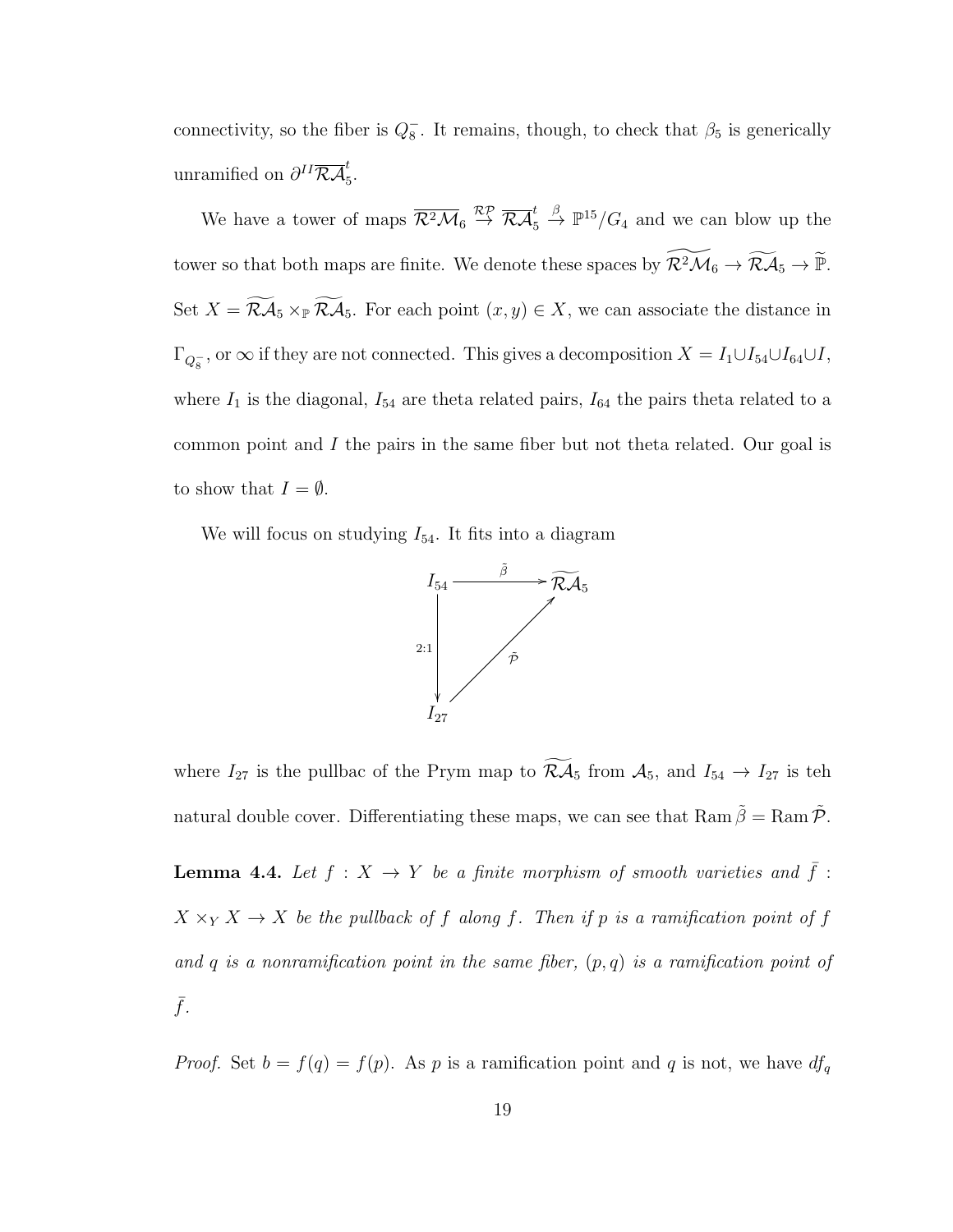an isomorphism and  $df_p$  not. Locally, this means that we have an isomorphism of X and Y near q but not near p, and so the map  $d\bar{f}_{(p,q)}$ :  $T_{p,q}X \times_Y X \to T_q X$  is not an isomorphism.  $\Box$ 

<span id="page-24-0"></span>**Lemma 4.5.** Let  $p \in \partial^H \mathcal{R} \mathcal{A}_5$ . Then if  $\beta_5$  is ramified at p,  $I_{54}$  is ramified over p.

*Proof.* Let  $p \in \partial^{II} \widetilde{\mathcal{R}A}_5$  be a ramification point of  $\tilde{\beta}$ . Then either there exists a q such that  $(p, q) \in I_{54}$  is unramified, or else not. If there is such a q, then this follows from lemma [4.4.](#page-23-0) If not, then we must have a fiber of the Prym map which is totally ramified, and this can be seen to be impossible by examining the branch locus of  $\mathcal{P}_6$ , the quartic double solids [\[Don92\]](#page-32-3).  $\Box$ 

More useful than the lemma is the contrapositive: that if  $I_{54}$  is unramified over p, then  $\beta_5$  is unramified at p.

#### **Proposition 4.6.**  $\beta_5$  is generically unramified on  $\partial^{II} \overline{\mathcal{R}A}_5^t$ .

*Proof.* Lemma [4.5](#page-24-0) tells us that a point is a ramification point for  $\beta_5$  only if it is a branch point of  $\tilde{\beta}$ , which is the same as being a branch point over  $\tilde{\mathcal{P}}$ . But Izadi's theorem [4.3](#page-22-0) tells us that the Prym map is generically unramified over  $\partial^{II} \overline{\mathcal{R} \mathcal{A}}_5^t$ , and so  $I_{54} \to \mathcal{R} \mathcal{A}_5$  is generically unramified over  $\partial^{II} \mathcal{R} \mathcal{A}_5$ , and so,  $\beta_5$  is as well.  $\Box$ 

This so, we have the main result of this chapter:

**Theorem 4.7.** the fibers of  $\beta_5 : \overline{\mathcal{R}A}_5^t \rightarrow \mathbb{P}^{15}/G_4$  are exactly the orbits of theta symmetry.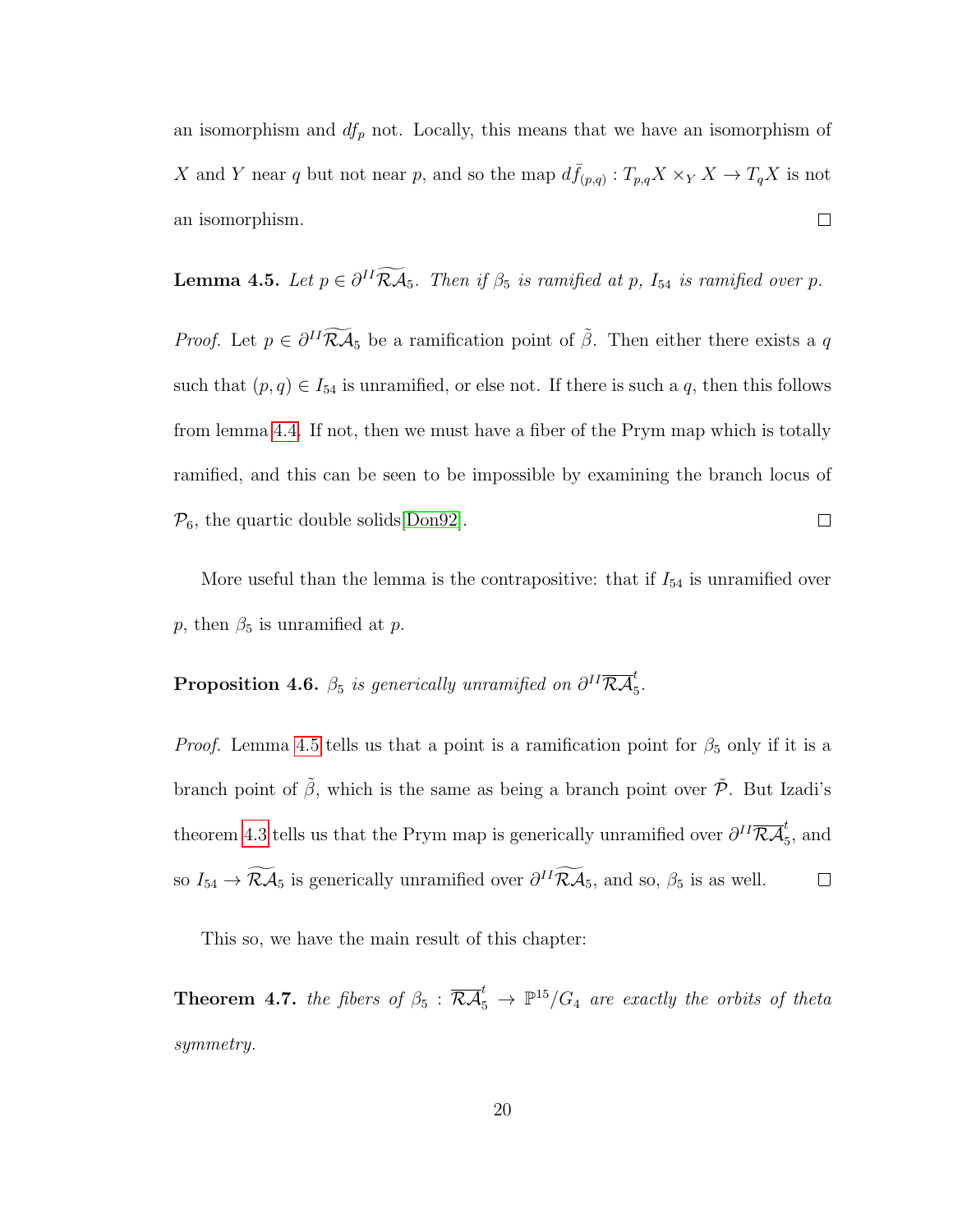### <span id="page-25-0"></span>Chapter 5

## Contracted Loci

Now, we've identified the fibers of  $\beta_5$  with the orbits of theta symmetry, which gives us the degree of this generically finite map. What remains is to understand the locus where  $\beta_5$  has infinite fibers. As each abelian variety has finitely many points of order two, and as  $\alpha_g$  is finite to one and generically injective for all  $g$ [\[SM94\]](#page-34-2) (in fact,  $\alpha_g$  is conjectured to be injective), any infinite fiber must arise from an infinite fiber of the Prym map.

Donagi showed in [\[Don81\]](#page-31-5) that given  $(C, \mu) \in \mathcal{RM}_6$ , we obtain the rest of the fiber containing  $(C, \mu)$  by iterating the tetragonal construction, so long as we allow points to be related via the boundary. Additionally, in [\[Don92\]](#page-32-3), it is shown that the tetragonal relation on  $\overline{\mathcal{R}\mathcal{M}}_6 \times \overline{\mathcal{R}\mathcal{M}}_6$  is stable after two iterations, and so there cannot be any infinite chains of curves with finitely many  $g_4^1$ 's. Thus, infinite fibers will correspond to curves with infinitely many  $g_4^1$ 's and to singular curves.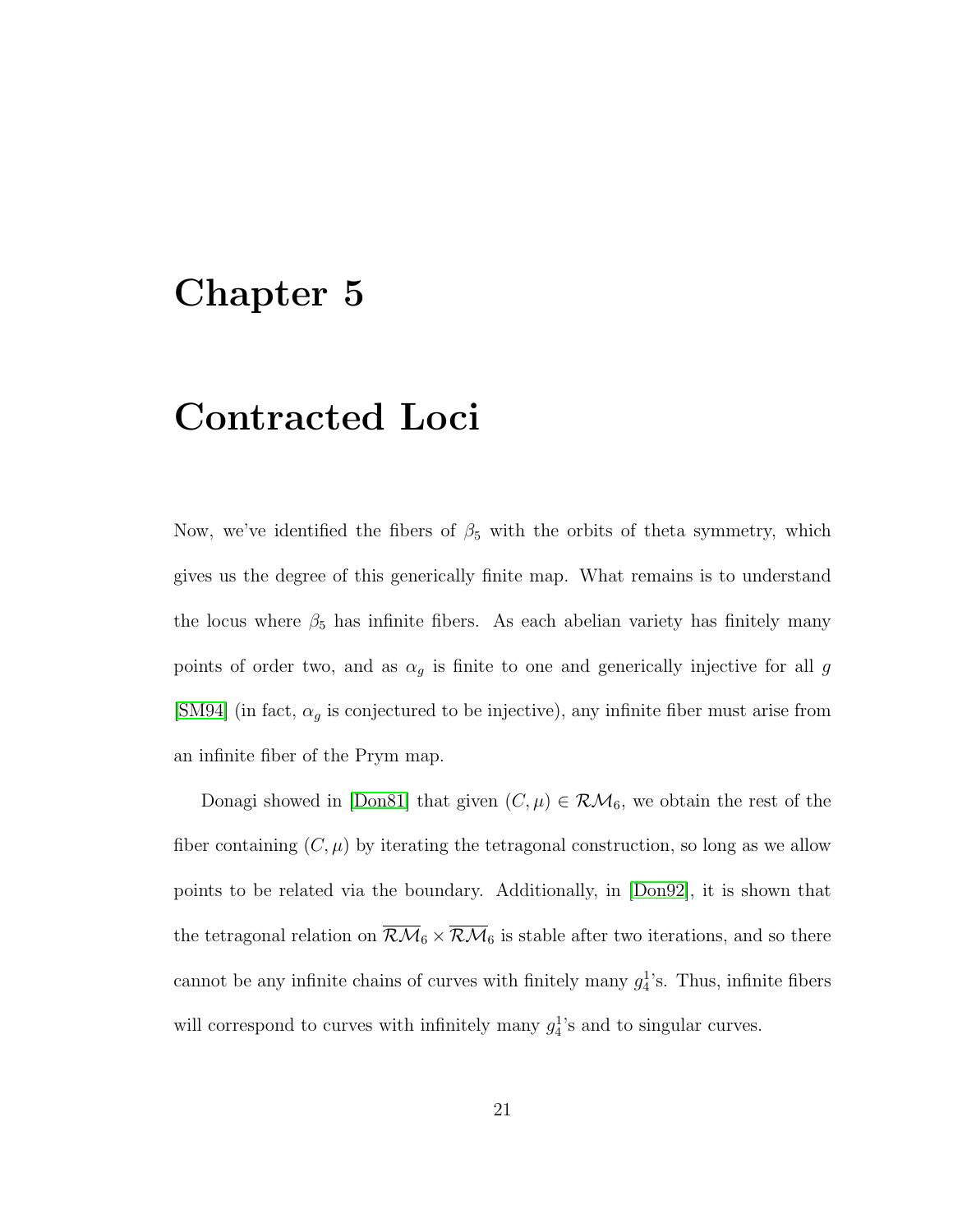<span id="page-26-0"></span>**Theorem 5.1** ( $[ACGH85, Num74]$  $[ACGH85, Num74]$ ). Let C be a smooth non-hyperelliptic curve of genus  $g \geq 4$ . Let  $d, r \in \mathbb{Z}$  with  $0 < 2r \leq d$  and  $2 \leq d \leq g-2$ . Then, if there exists  $a (d - 2r - 1)$ -dimensional family of  $g_d^r$ 's on C, we must have that C is trigonal, bielliptic or a plane quintic.

Fixing  $g = 6$ ,  $d = 4$  and  $r = 1$ , the hypotheses on theorem [5.1](#page-26-0) are satisfied, and so a curve of genus 6 that has a positive dimensional family of  $g_4^1$ 's must be hyperelliptic, trigonal, bielliptic, a plane quintic, or singular.

By results in [\[Don92,](#page-32-3) [Rec74\]](#page-33-7), the image of these loci under  $P_6$  is contained in the union of the locus of products,  $\mathcal{J}_5$ ,  $\mathcal{C}$ ,  $\partial \mathcal{A}_5$ , the locus of bielliptic Pryms and the locus of Beauville Pryms.

But we actually only care about contracted loci over  $\alpha_4(\mathcal{A}_4)$ , which may be irreducible components of  $\mathcal{RS}_5$ . As  $\dim(\alpha_4(\mathcal{A}_4)) = 10$ , any irreducible component of  $RS_5$  must have dimension at least 10. Also, as we will see later,  $\overline{RJ}_5$ ,  $\overline{RC}^0$ , and  $\partial^I \overline{\mathcal{R}A}_5$  are the only components of  $\mathcal{R}S_5$  with positive local degree, thus, any other component is actually a contracted locus.

<span id="page-26-1"></span>**Proposition 5.2.** The only component of  $\beta_5^{-1}(\alpha_4(A_4))$  that is blown down by  $\beta$  is  $\mathcal{RA}_1 \times \mathcal{A}_4$ .

*Proof.* The only loci with positive dimensional fibers are  $\mathcal{RJ}_5$ ,  $\mathcal{RB}_0$ ,  $\mathcal{RB}_1$ ,  $\mathcal{RB}_2$ ,  $\mathcal{RC}^0, \, \mathcal{RC}^1, \, \partial^I\overline{\mathcal{RA}}_5^t, \, \partial^{II}\overline{\mathcal{RA}}_5^t, \, \partial^{III}\overline{\mathcal{RA}}_5^t, \, \text{and} \,\, \mathcal{RP}_6(\partial^{III}\overline{\mathcal{R}^2\mathcal{M}}_6).$ 

The loci  $\mathcal{RJ}_5$ ,  $\mathcal{R}\mathcal{C}^0$  and  $\partial^I \overline{\mathcal{R}\mathcal{A}}_5^t$  actually have positive local degree (see next chapter) and so are not blown down.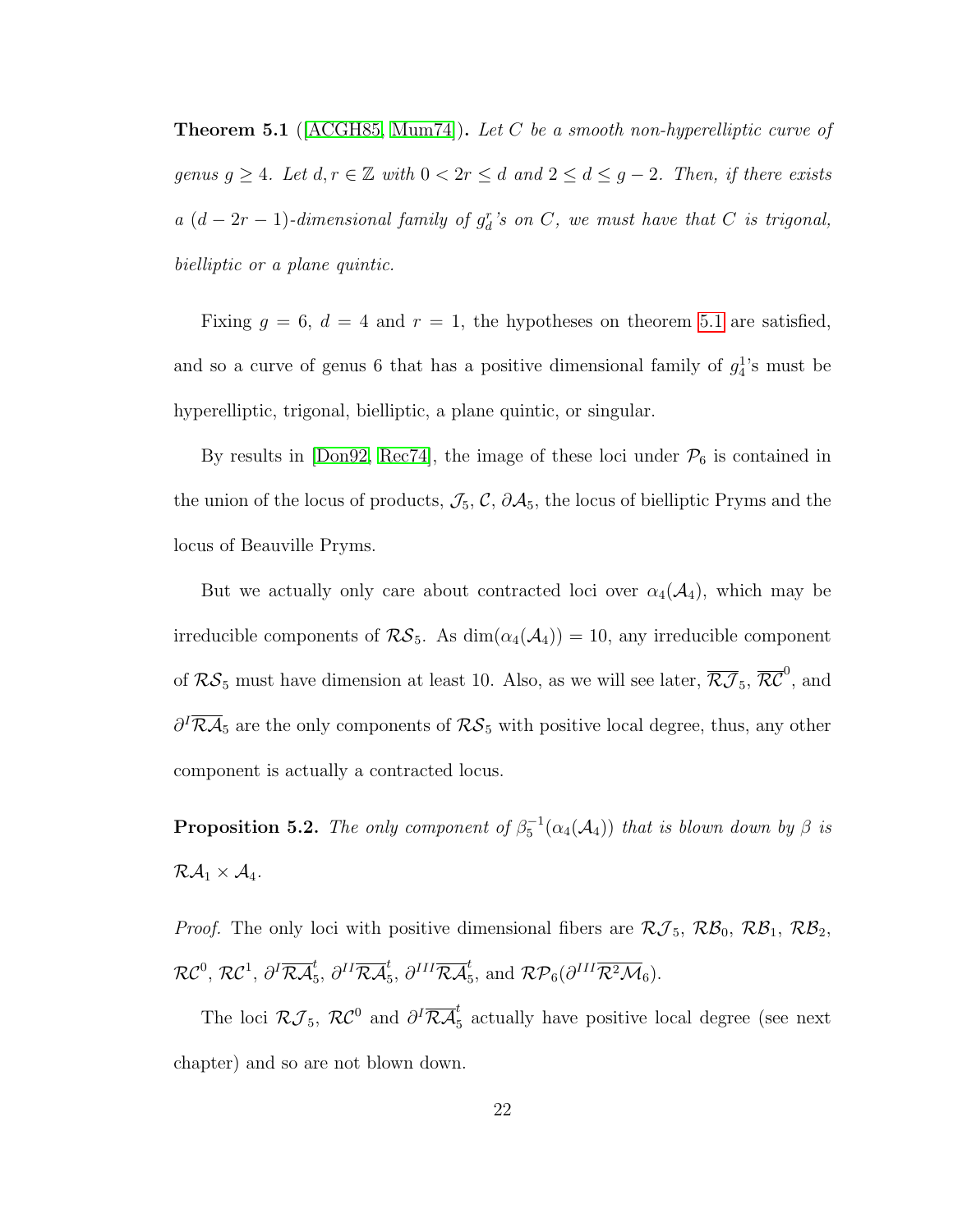The bielliptic loci are ruled out by [\[Sho82,](#page-34-3) [Deb88a,](#page-31-6) [Bea89\]](#page-30-4), which show that for a Prym to be a Jacobian, the base curve must be hyperelliptic, trigonal, or a plane quintic.

The locus  $\mathcal{RC}^1$  is not in  $\mathcal{RS}_5$ , as any point of  $\mathcal{RC}^1$  will only be theta related to other points of  $\mathcal{RC}^1$ . Specifically, a curve over  $(X,\mu) \in \mathcal{RC}^1$  is must be a plane quintic Q and an odd point of order two  $\nu$  with  $P(Q, \nu) = X$ , but also the lifts of  $\mu$  must be odd, so all three points in any instance of theta symmetry give points of  $\mathcal{RC}^1.$ 

In Donagi's survey [\[Don88\]](#page-32-6), it is shown that  $\partial^{III} \overline{\mathcal{R}A}_{5}^{t}$ , the Beauville Pryms,  $R\mathcal{A}_4 \times \mathcal{A}_1$  and  $R\mathcal{A}_4 \times R\mathcal{A}_1$  are not in the Schottky locus, and all other product loci other than  $\mathcal{RA}_1 \times \mathcal{A}_4$  are of two small dimension. However,  $\mathcal{RA}_1 \times \mathcal{A}_4$  is contracted by  $\beta_5$ .

The only remaining component is  $\partial^{II} \overline{\mathcal{R}A}_5^t$ , but we know this locus is mapped to  $\mathbb{P}^7/G_3$ , and so any points of it in  $\mathcal{RS}_5$  must be the limits of points of other components.  $\Box$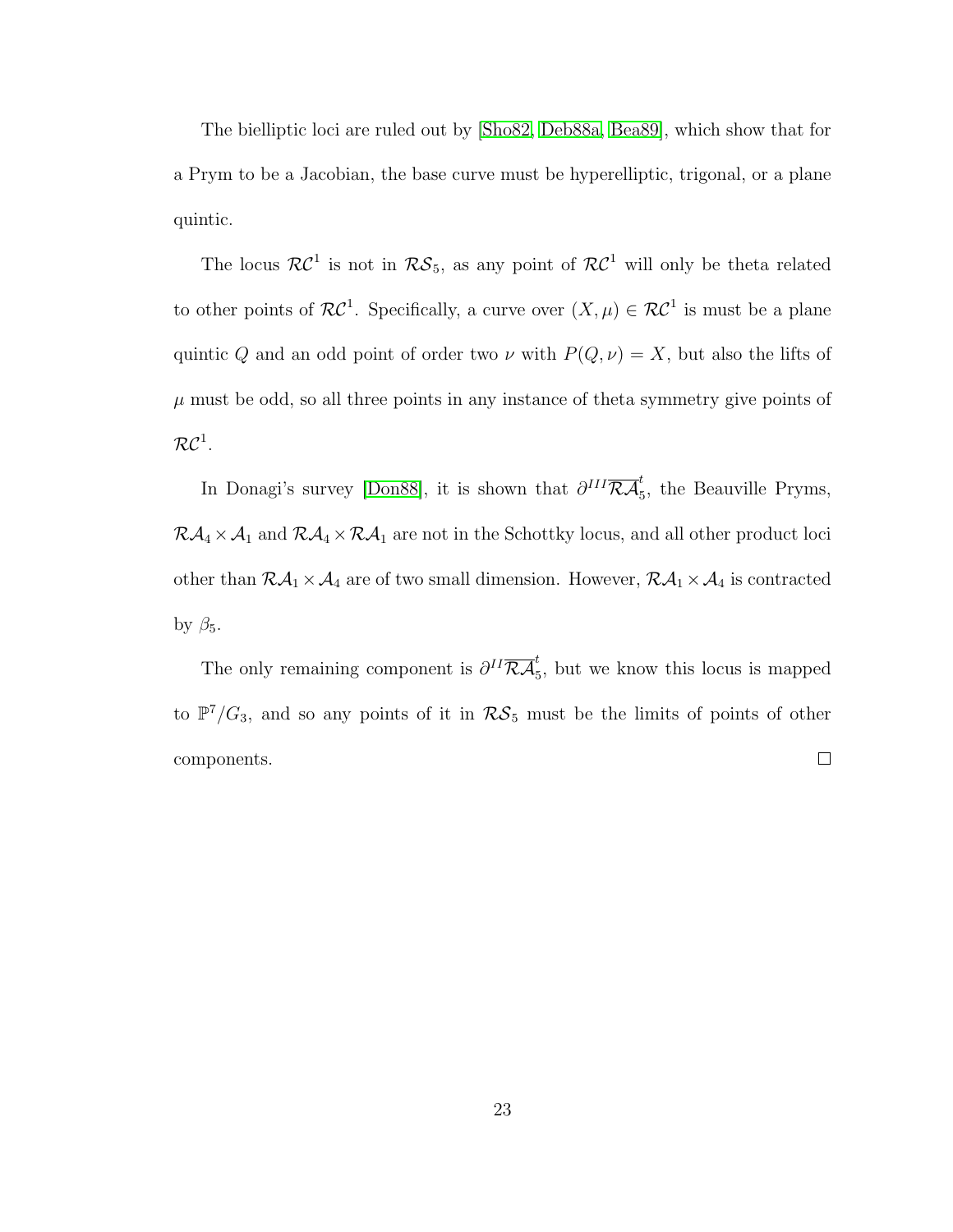## <span id="page-28-0"></span>Chapter 6

# Schottky-Jung Relations

Finally, we prove our main theorem:

**Theorem 6.1.** In  $\overline{\mathcal{R}\mathcal{A}}_5^t$ , we have  $\overline{\mathcal{R}\mathcal{S}}_5 = \overline{\mathcal{R}\mathcal{J}}_5 \cup \overline{\mathcal{R}\mathcal{C}^0} \cup \partial^I \overline{\mathcal{R}\mathcal{A}}_5^t \cup \mathcal{A}_4 \times \mathcal{R}\mathcal{A}_1$ .

*Proof.* As the general fiber of  $\beta$  is a connected  $Q_6^-$ -configuration, we have that  $\deg \beta = 119$ . Then proposition [5.2](#page-26-1) tells us that the only blowndown component of  $RS_5$  is  $A_4 \times RA_1$ , so it remains to identify the components with positive local degree.

Izadi [\[Iza91\]](#page-33-6) showed that  $\beta_5$  restricts to a birational map  $\overline{\mathcal{RC}^0} \to \alpha(\overline{\mathcal{A}}_4)$ , and thus has local degree one.

The Schottky-Jung relations imply that the restriction to  $\overline{\mathcal{RJ}}_5$  is birational to the Prym map  $\mathcal{RM}_5 \to \mathcal{A}_4$ . Thus, over  $A \in \mathcal{A}_4$ , we get a double cover of the Fano surface of a cubic threefold. However, when we blow up to ge ta finite map, we get a double cover of the 27 lines on a cubic surface, and so we have local degree 54.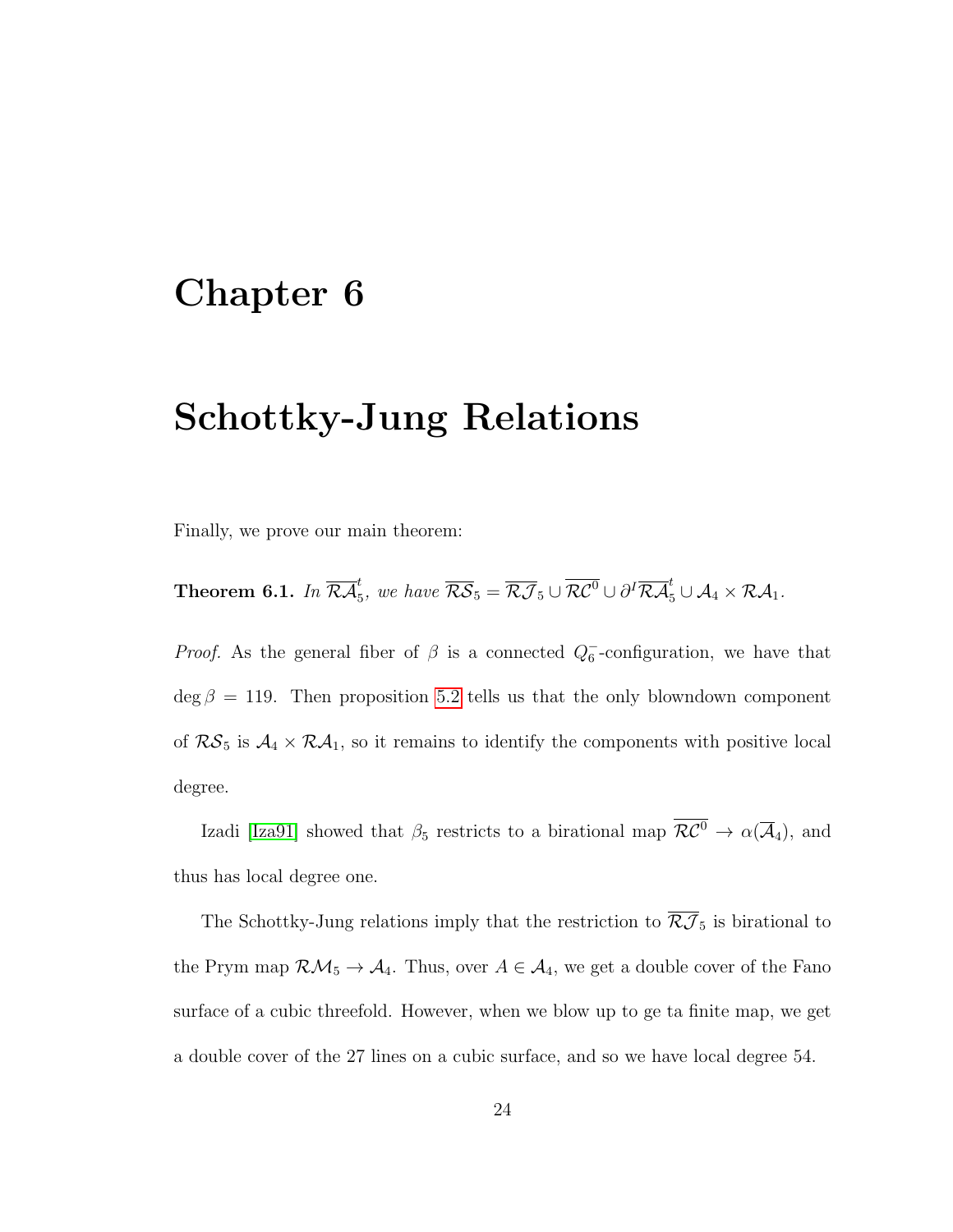In [\[vGvdG86\]](#page-34-1), van Geemen and van der Geer compute the lcoal degree on  $\partial^I\overline{\mathcal{R}\mathcal{A}}_5^t$ as follows: fix  $X \in \mathcal{A}_4$ . Then the part of the fiber of  $\beta_5$  is  $K(X)$  and by blowing up, they showed that the degree of the map is the same as that of the map  $K(X) \to \mathbb{P}^4$ given by the linear system  $\Gamma_{00} = \{s \in \Gamma(X, 2\Theta) | \text{mult}_0 \ s \geq 4\}.$  We blow X up at 0, call the exceptional divisor  $E$ , and then this linear system is precisely  $2\Theta - 4E$  on the abelian variety. Thus, the local degree is  $\frac{1}{2}(2\Theta - 4E)^4 = 64$ .

This gives us degree  $1 + 54 + 64 = 119$ , and so there are no other components with positive local degree.  $\Box$ 

And so, as noted in [\[Don87b\]](#page-32-2), this implies

#### Corollary 6.2.  $\mathcal{S}_5^{\text{small}} = \mathcal{J}_5$

*Proof.* The points of  $S_5^{\text{small}}$  are just the abelian varieties A such that  $(A, \mu) \in$  $\mathcal{RS}_5$  for all nonzero points of order two  $\mu \in A$ . Among the components above, Jacobians have all nonzero points of order two, but the intermediate Jacobians of cubic threefolds only have even points of order two, the boundary component has only the vanishing cycle, and the product locus only has pullbacks of the points of  $\Box$ order two on the elliptic curve.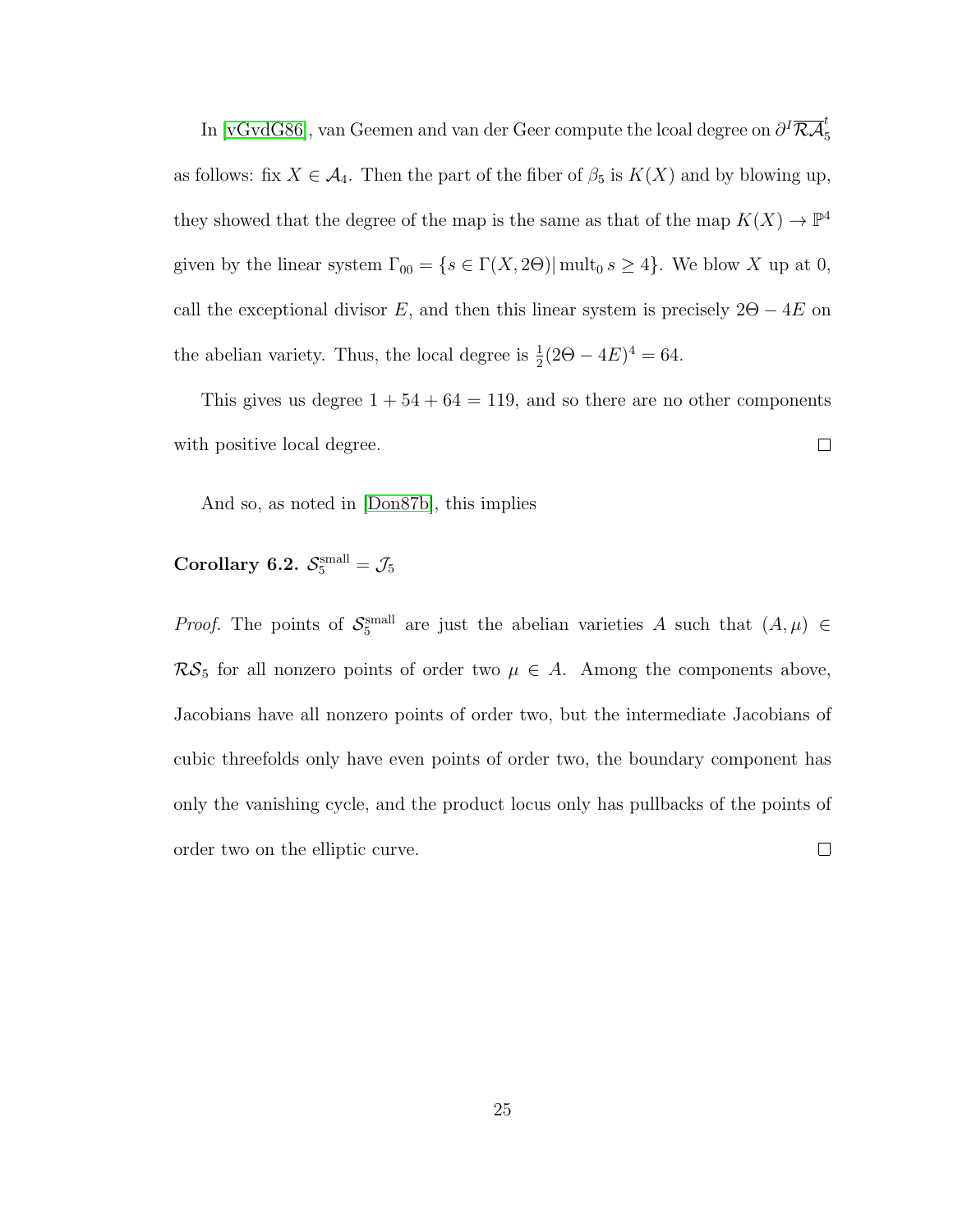# Bibliography

- <span id="page-30-3"></span>[ACGH85] Enrico Arbarello, M. Cornalba, Phillip A. Griffiths, and Joseph Harris. Geometry of algebraic curves. Vol. I, volume 267 of Grundlehren der Mathematischen Wissenschaften [Fundamental Principles of Mathematical Sciences]. Springer-Verlag, New York, 1985.
- <span id="page-30-0"></span>[AM67] Aldo Andreotti and A. L. Mayer. On period relations for abelian integrals on algebraic curves. Ann. Scuola Norm. Sup. Pisa (3), 21:189–238, 1967.
- <span id="page-30-1"></span>[Bea77] Arnaud Beauville. Prym varieties and the Schottky problem. Invent. Math., 41(2):149–196, 1977.
- <span id="page-30-2"></span>[Bea82] Arnaud Beauville. Sous-variétés spéciales des variétés de Prym. Compositio Math., 45(3):357–383, 1982.
- <span id="page-30-4"></span>[Bea89] Arnaud Beauville. Prym varieties: a survey. In Theta functions— Bowdoin 1987, Part 1 (Brunswick, ME, 1987), volume 49 of Proc.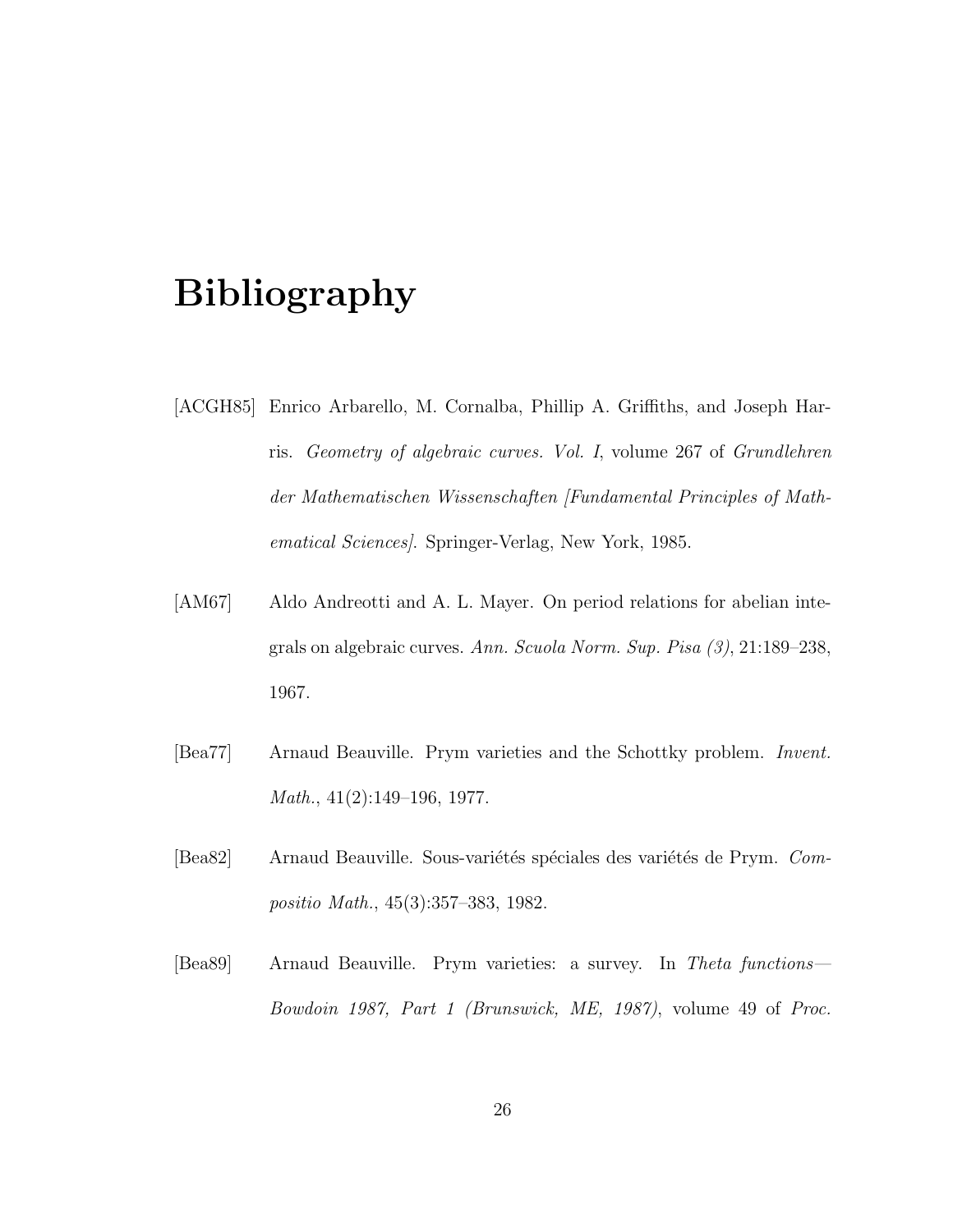Sympos. Pure Math., pages 607–620. Amer. Math. Soc., Providence, RI, 1989.

- <span id="page-31-0"></span>[CM08] Sebastian Casalaina-Martin. Singularities of theta divisors in algebraic geometry. In Curves and abelian varieties, volume 465 of Contemp. Math., pages 25–43. Amer. Math. Soc., Providence, RI, 2008.
- <span id="page-31-1"></span>[CvdG00] Ciro Ciliberto and Gerard van der Geer. The moduli space of abelian varieties and the singularities of the theta divisor. In Surveys in differential geometry, Surv. Differ. Geom., VII, pages 61–81. Int. Press, Somerville, MA, 2000.
- <span id="page-31-6"></span>[Deb88a] Olivier Debarre. Sur les variétés abéliennes dont le diviseur theta est singulier en codimension 3. Duke Math. J., 57(1):221–273, 1988.
- <span id="page-31-4"></span>[Deb88b] Olivier Debarre. Sur les variétés de Prym des courbes tétragonales. Ann. Sci. Ecole Norm. Sup.  $(4)$ , 21 $(4)$ :545–559, 1988.
- <span id="page-31-3"></span>[Deb90] Olivier Debarre. Variétés de Prym et ensembles d'Andreotti et Mayer. Duke Math. J., 60(3):599–630, 1990.
- <span id="page-31-5"></span>[Don81] Ron Donagi. The tetragonal construction. Bull. Amer. Math. Soc.  $(N.S.), 4(2):181-185, 1981.$
- <span id="page-31-2"></span>[Don87a] Ron Donagi. Big Schottky. Invent. Math., 89(3):569–599, 1987.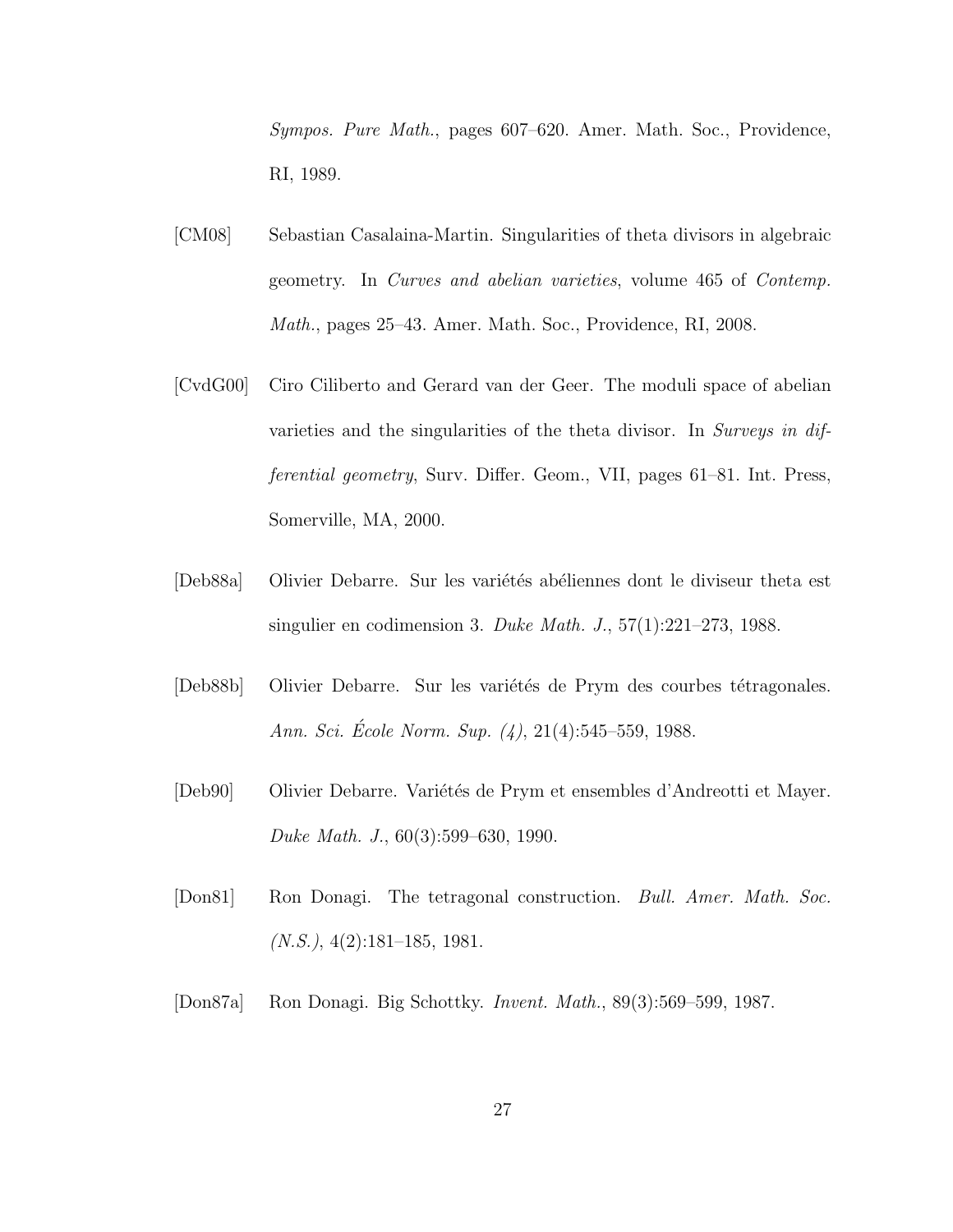- <span id="page-32-2"></span>[Don87b] Ron Donagi. Non-Jacobians in the Schottky loci. Ann. of Math. (2), 126(1):193–217, 1987.
- <span id="page-32-6"></span>[Don88] Ron Donagi. The Schottky problem. In Theory of moduli (Montecatini Terme, 1985), volume 1337 of Lecture Notes in Math., pages 84–137. Springer, Berlin, 1988.
- <span id="page-32-3"></span>[Don92] Ron Donagi. The fibers of the Prym map. In Curves, Jacobians, and abelian varieties (Amherst, MA, 1990), volume 136 of Contemp. Math., pages 55–125. Amer. Math. Soc., Providence, RI, 1992.
- <span id="page-32-5"></span>[DS80] Ron Donagi and Roy Campbell Smith. The degree of the Prym map onto the moduli space of five-dimensional abelian varieties. In  $Journ\acute{e}es$ de Géometrie Algébrique d'Angers, Juillet 1979/Algebraic Geometry, Angers, 1979, pages 143–155. Sijthoff & Noordhoff, Alphen aan den Rijn, 1980.
- <span id="page-32-4"></span>[DS81] Ron Donagi and Roy Campbell Smith. The structure of the Prym map. Acta Math., 146(1-2):25–102, 1981.
- <span id="page-32-1"></span>[GSM07] Samuel Grushevsky and Riccardo Salvati Manni. Singularities of the theta divisor at points of order two. Int. Math. Res. Not. IMRN, (15):Art. ID rnm045, 15, 2007.
- <span id="page-32-0"></span>[Igu81] Jun-ichi Igusa. On the irreducibility of Schottky's divisor. J. Fac. Sci. Univ. Tokyo Sect. IA Math., 28(3):531–545 (1982), 1981.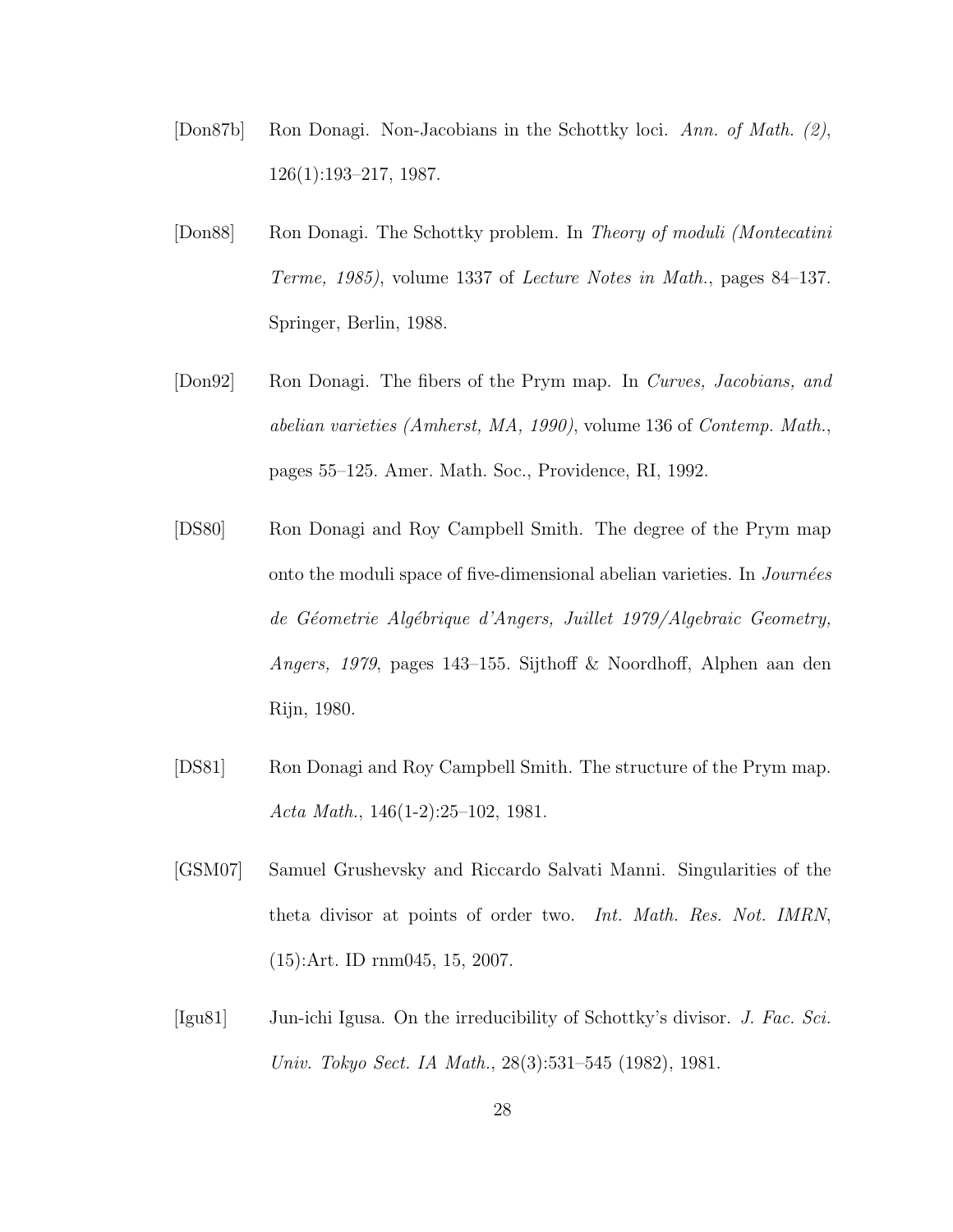- <span id="page-33-6"></span>[Iza91] Elham Izadi. On the moduli space of four dimensional principally polarized abelian varieties. PhD thesis, Univ. of Utah, 1991.
- <span id="page-33-1"></span>[JS09] H. Jung and F. Schottky. Neue sätze über symmetralfunctionen und die abelschen funktionen. S.-B. Berlin Akad. Wiss., 1909.
- <span id="page-33-2"></span>[Kri10] Igor Moiseevich Krichever. Characterizing Jacobians via trisecants of the Kummer Variety, arXiv. org: math. AG/0605625, 2010.
- <span id="page-33-4"></span>[Mum74] David Mumford. Prym varieties. I. In Contributions to analysis (a collection of papers dedicated to Lipman Bers), pages 325–350. Academic Press, New York, 1974.
- <span id="page-33-3"></span>[PP08] Giuseppe Pareschi and Mihnea Popa. Castelnuovo theory and the geometric Schottky problem. J. Reine Angew. Math., 615:25–44, 2008.
- <span id="page-33-7"></span>[Rec74] Sevin Recillas. Jacobians of curves with  $g^1_4$ 's are the Prym's of trigonal curves. Bol. Soc. Mat. Mexicana (2), 19(1):9–13, 1974.
- <span id="page-33-5"></span>[RF74] Harry E. Rauch and Hershel M. Farkas. Theta functions with applications to Riemann surfaces. The Williams & Wilkins Co., Baltimore, Md., 1974.
- <span id="page-33-0"></span>[Sch88] F. Schottky. Zur theorie der abelschen funktionen von vier variablen. J. Reine und Angew. Math., (102):304–352, 1888.